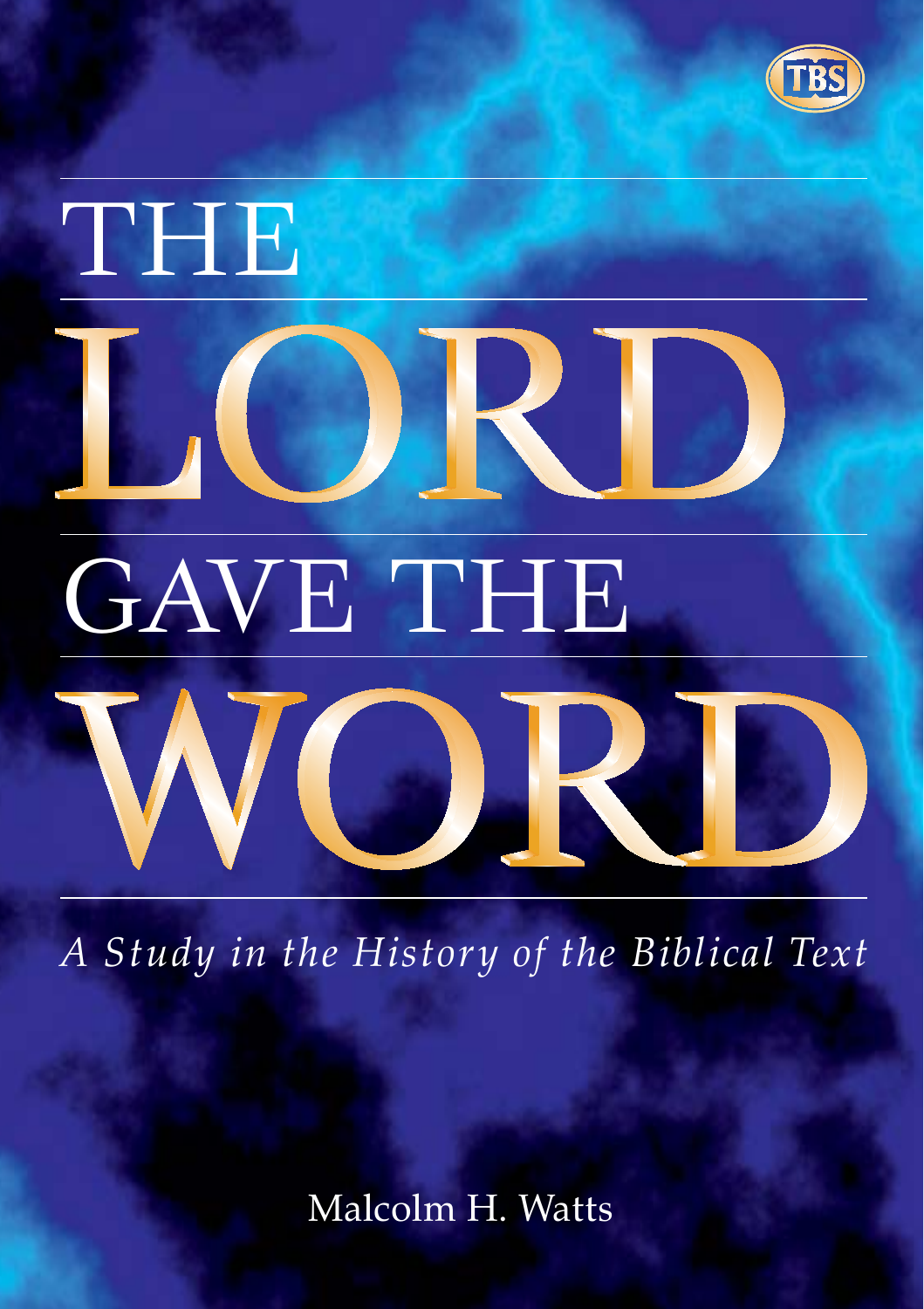

*A Study in the History of the Biblical Text*

Malcolm H. Watts



William Tyndale House, 29 Deer Park Road London SW19 3NN, England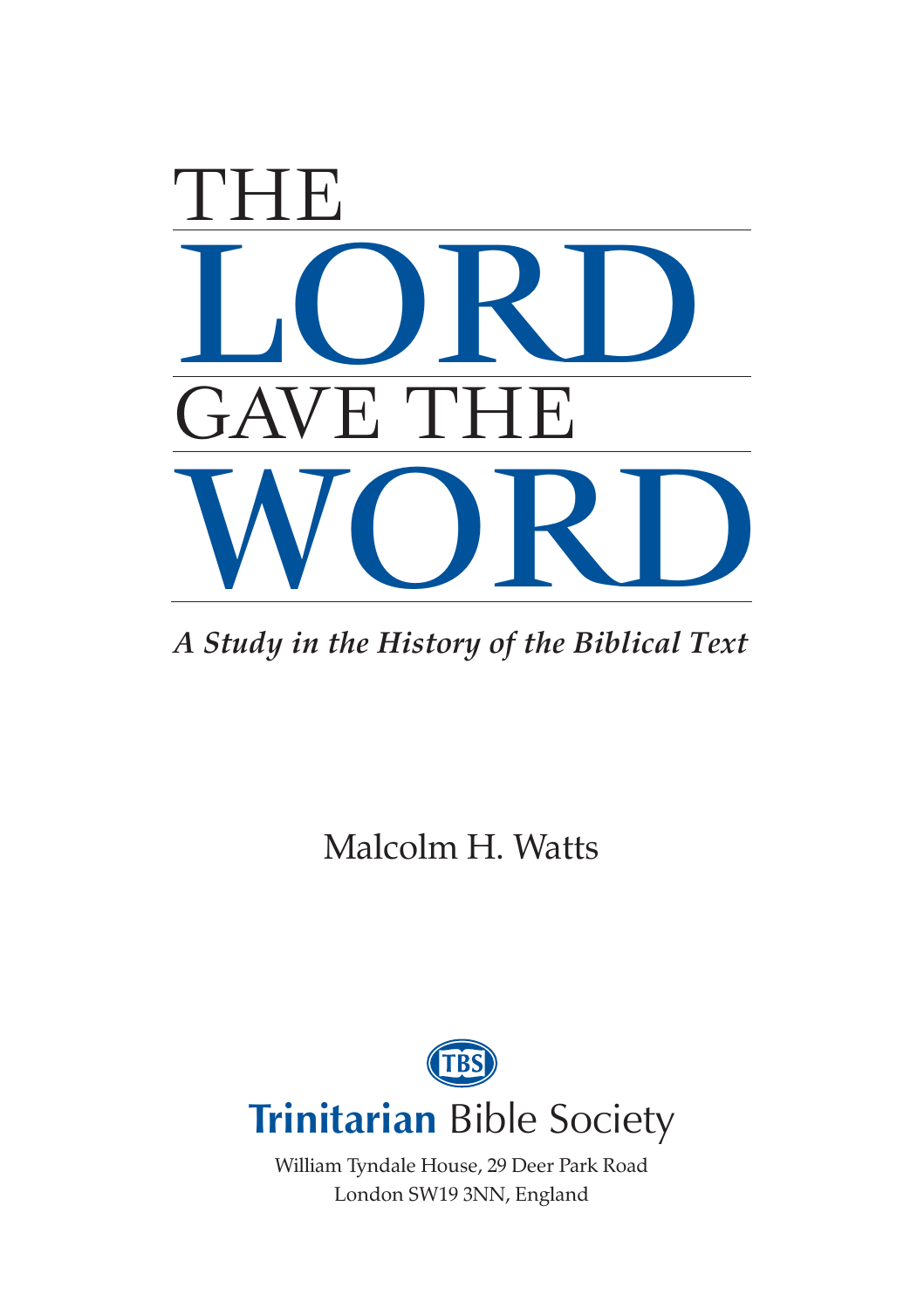Product Code: A111 ISBN 978 1 86228 011 3

© Trinitarian Bible Society 1998

William Tyndale House, 29 Deer Park Road, London SW19 3NN, England Registered Charity Number: 233082 (England) SC038379 (Scotland) Copyright is held by the Incorporated Trinitarian Bible Society Trust on behalf of the Trinitarian Bible Society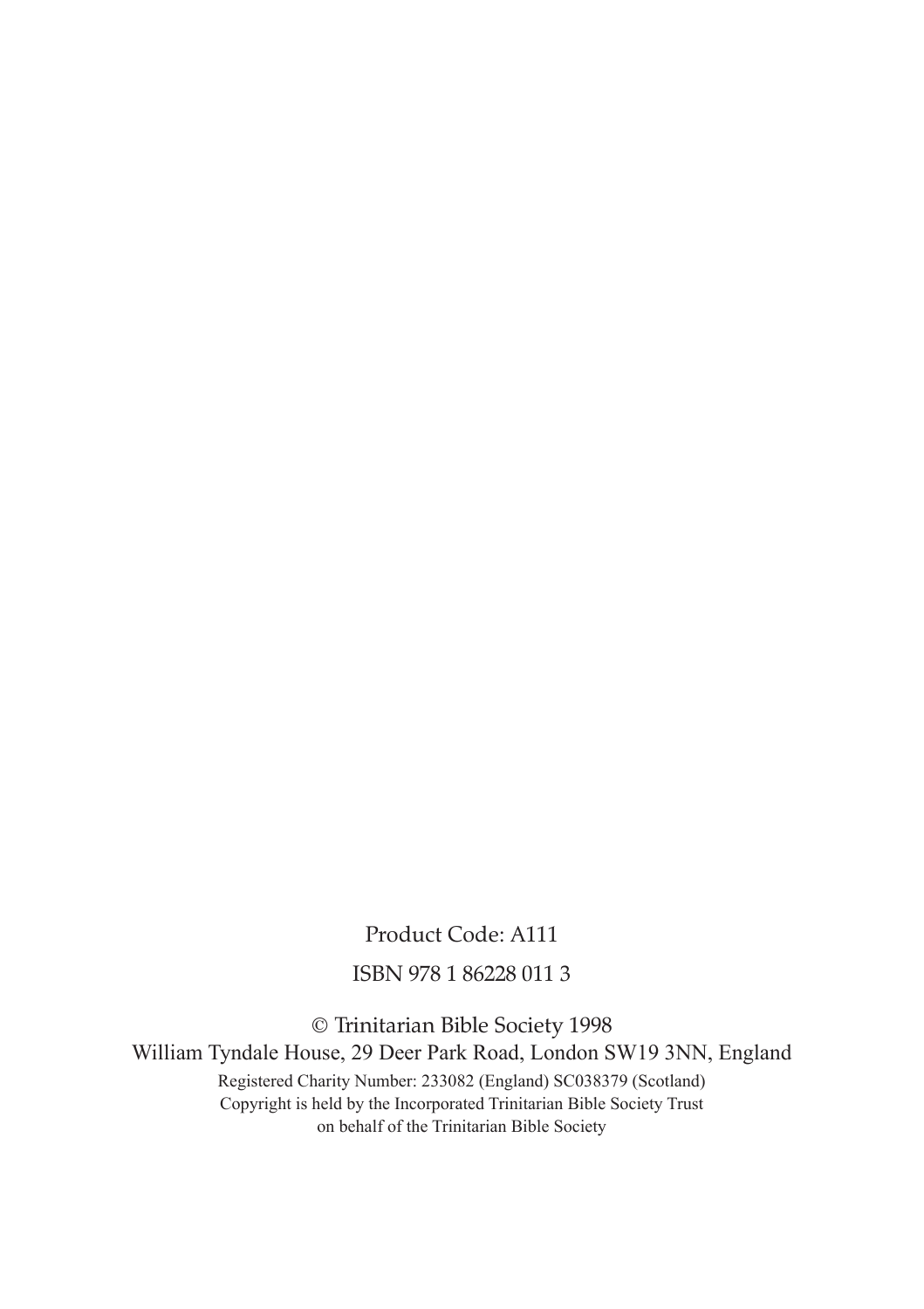# *Contents*

| The Old Testament                                                                                  | 1                                                |                |
|----------------------------------------------------------------------------------------------------|--------------------------------------------------|----------------|
| The first language<br>Writing materials<br>Revelation<br>Twin doctrine<br>Written<br>The Originals | $\mathbf{1}$                                     |                |
|                                                                                                    | $\mathfrak{2}$<br>$\mathbf{2}$<br>$\mathfrak{Z}$ |                |
|                                                                                                    |                                                  | 4              |
|                                                                                                    |                                                  | $\overline{4}$ |
|                                                                                                    | The Temple                                       | $\overline{4}$ |
|                                                                                                    | Significance of the Ark                          | 5              |
| One Book<br>Copies<br>The work of scribes<br>Loss of the originals                                 | 6                                                |                |
|                                                                                                    | 6                                                |                |
|                                                                                                    | 7                                                |                |
|                                                                                                    | 7                                                |                |
| The Great Synagogue                                                                                | $\mathcal S$                                     |                |
| The Famous Massoretes                                                                              | 9                                                |                |
| The Massoretic Text                                                                                | 10                                               |                |
| Old Testament Summary                                                                              | 11                                               |                |
| The New Testament                                                                                  | 12                                               |                |
| Christian truth written down                                                                       | 13                                               |                |
| The Divine Originals                                                                               | 13                                               |                |
| <b>Accurate Copying</b>                                                                            | 14                                               |                |
| <b>Textual Variants</b>                                                                            | 15                                               |                |
|                                                                                                    |                                                  |                |
| Reproducing the authentic<br>New Testament Text                                                    | 16                                               |                |
| The Surviving Greek manuscripts                                                                    | 17                                               |                |
| 1. Papyri                                                                                          | 17                                               |                |
| 2. Uncials                                                                                         | 18                                               |                |
| 3. Minuscules                                                                                      | 19                                               |                |
| 4. Lectionaries                                                                                    | 19                                               |                |
| Classification<br>A. Byzantine Text-type                                                           | 20<br>21                                         |                |
| B. The Alexandrian Text-type                                                                       | 24                                               |                |
| Critics attack the Byzantine Text                                                                  | 25                                               |                |
| The Authorized Version                                                                             | 27                                               |                |

| The Authorised Version |    |
|------------------------|----|
| Endnotes               | 28 |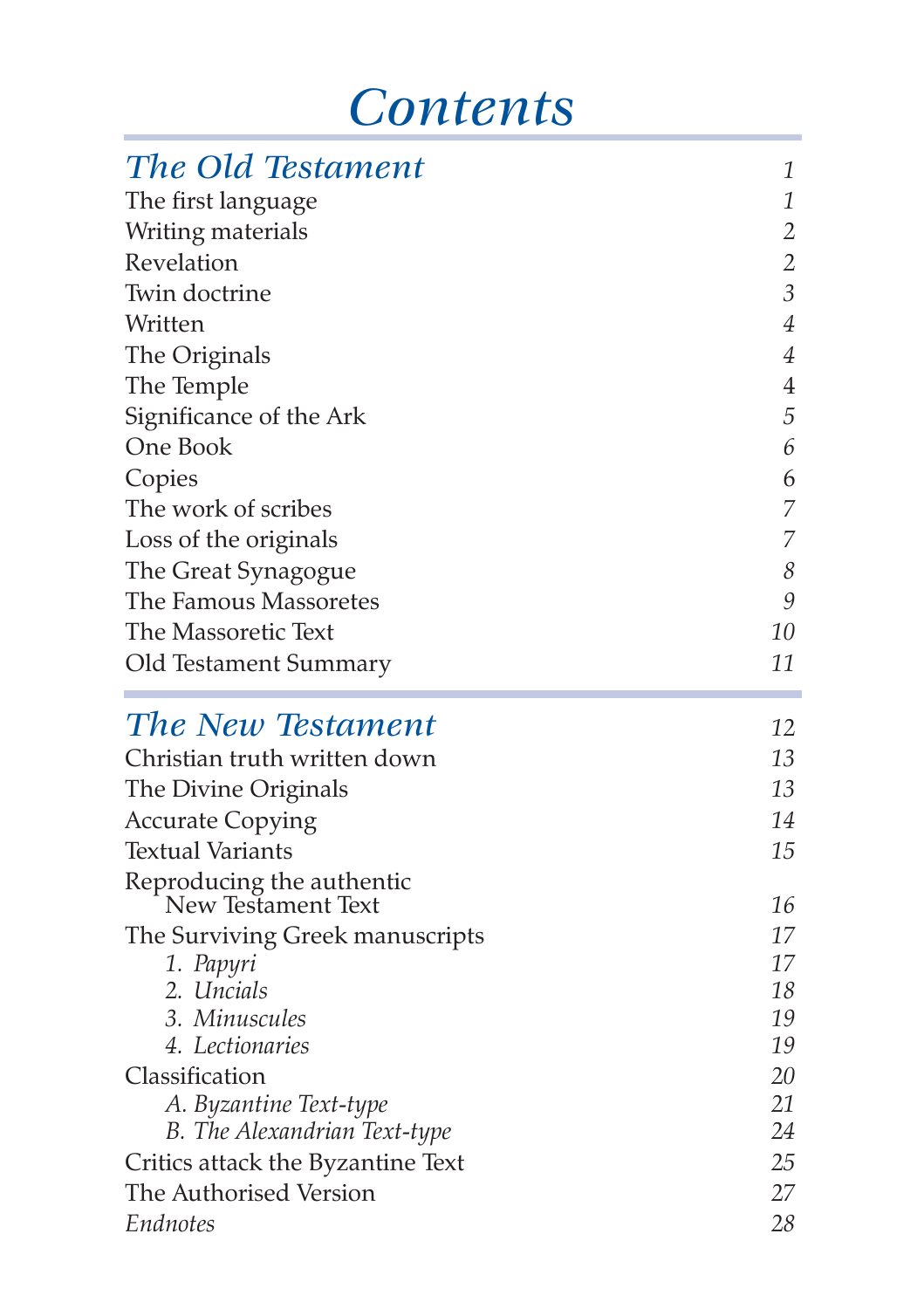

Malcolm H. Watts *A Study in the History of the Biblical Text*

**The Bible is the eternal Word of** God. It has been given by God to man that it might be the absolute, surreme. authoritative. infallible. and un-*God. It has been given by God to man that it might be the absolute, supreme, authoritative, infallible, and unchangeable standard for faith and practice. In this article we shall trace the history of the Bible from its origin in divine selfrevelation, through its embodiment in written form by supernatural inspiration, to its accurate transmission to this present age by providential preservation. It is our firm belief that, although the storms of criticism continue to rage against God's Word, the humble believer's confidence in it is justifiable and substantiated. This sacred volume is – and always will be – the Book of God.* 

# *The Old Testament*

The greater part of the Old Testament was written in Hebrew, sometimes called "the language of Canaan" (Isaiah 19:18) or "the Jews' language" (Isaiah 36:11). It probably developed Hebrew, some of which are actually

from the old Hebrew spoken by Abraham in Ur of the Chaldees (Genesis 14:13) and a number of scholars believe that this old Hebrew predated Abraham and that it was the "one language" and "one speech" of pre-Babel times (Genesis 11:1). In other words, they believe it was the original language of man.

#### THE FIRST LANGUAGE

Supporting evidence for this view is quite substantial. *First of all*, in Hebrew the names of animals express very accurately their nature and characteristics – more so, indeed, than in any other ancient language. This would tie in with the fact that Adam, soon after his creation, gave names to the animals by observing the peculiar qualities and characteristics of each species (Genesis 2:19-20). *Second*, proper names, like Adam, Eve, and Cain, have significant meanings in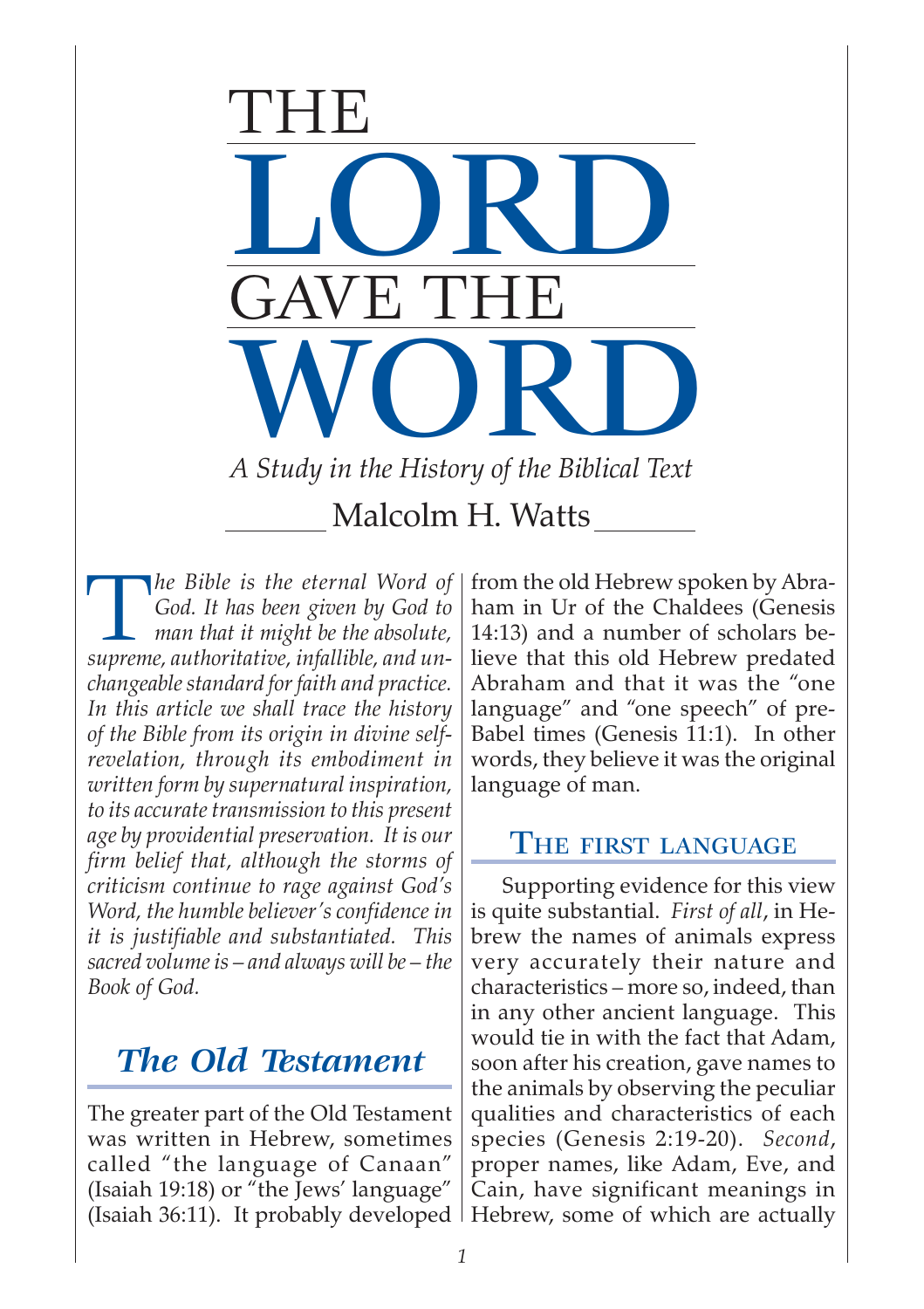assigned to them in the Old Testament Scriptures (Genesis 2:23; 3:20; 4:1). *Third*, the names of various ancient nations appear to be of Hebrew origin, being derived from the sons and grandsons of Shem, Ham and Japheth: as, for example, the Assyrians from Ashur; the Elamites from Elam; and the Aramaeans from Aram.

An argument *can* therefore be made for some form of Hebrew having been the first language spoken and heard in this world; but be that as it may, it is an indisputable fact that practically the whole of the Old Testament is written in Hebrew. The only exceptions are in Aramaic (a close, cognate language to Hebrew) which did, in fact, supersede Hebrew at the time of the captivity. These exceptions are two parts of the book of Ezra (4:8-6:18; 7:12-26), accounted for by Aramaic being the official language of the Persian Empire; a verse in Jeremiah (10:11), where there is a quotation of an Aramaic proverb; and quite a large section of the book of Daniel (2:4 to 7:28), where Aramaic is used, probably because the entire section deals with the nations of the world.

#### WRITING MATERIALS

Now on what were the ancient Scriptures written? Originally, the Old Testament Scriptures appear to have been written on papyrus. This was made from reeds which grew on the banks of the Nile River. The reeds were cut into strips and placed line upon line at right angles: then, they were beaten, pressed, and polished to form a kind of primitive paper. We know that papyrus was used in Egypt long ago, certainly in the time of Moses, and it is therefore likely that the first documents of the Old Testament were written on this material. If not, they would have been written on animal skins which were being used around 2000 BC. Skins came to be preferred because they lasted longer and proved not to be so brittle: hence, they preserved the text more perfectly.

#### **REVELATION**

We know that God is the greatest of beings. Scripture says, "Canst thou by searching find out God? canst thou find out the Almighty unto perfection?" (Job 11:7). And the answer assumed is, of course, No. We cannot with all our ingenuity discover the infinite God. He is far, far above our human comprehension. Does this mean, then, that we have no hope of knowing Him? Thankfully, it does not mean that. Although we cannot – even with intense investigation – discover God, He *is* able to make Himself known to us. As the source of all truth, He can teach us about His own wonderful Being; and therefore, as the Psalmist says, "In thy light shall we see light" (Psalm 36:9). This brings us, quite naturally, to the doctrine of revelation.

A concise, but accurate, definition of revelation comes from the pen of Dr. James Bannerman. He wrote: "Revelation, as a divine act, is the presentation of objective truth to a man in a supernatural manner by God. Revelation, as the effect of that act, is the objective truth so presented".1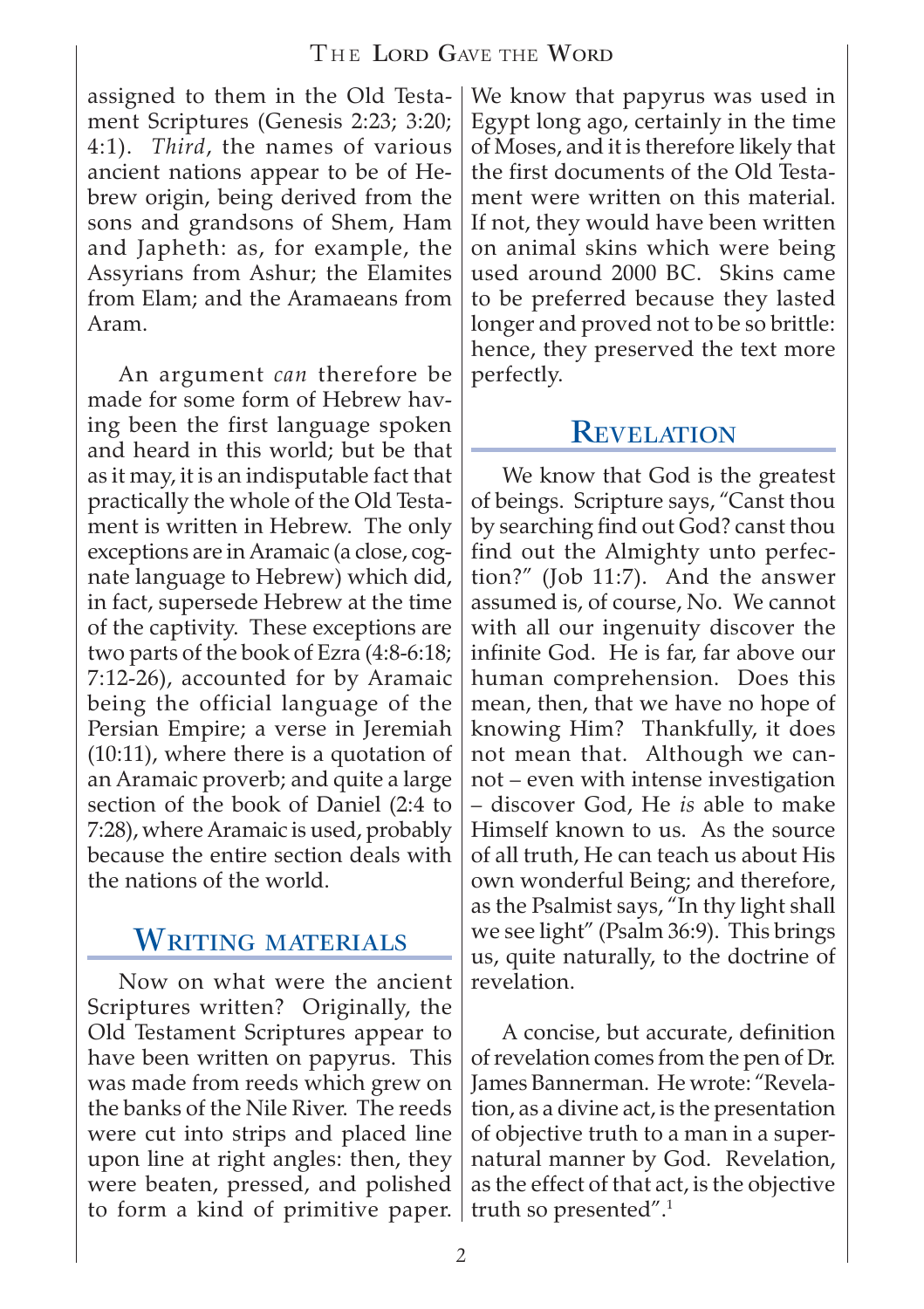Now revelation is of two kinds. First of all, there is *general revelation*. This comes partly from outside us, from the world round about us. In the works of creation and providence, God shows something of His divinity and perfection. "For the invisible things of him from the creation of the world are clearly seen, being understood by the things that are made, *even* His eternal power and Godhead" (Romans 1:20; cf. Psalm 19:1; Acts 14:27). Looking at the various parts of this visible universe, we are compelled to think, with reverential awe, of the divine Architect and Maker. Further general revelation comes from inside us. Made in the image of God, we have some natural sense of God, immortality, and the difference between right and wrong. We are, as Paul says, a law unto ourselves because "the work of the law" is written in our "hearts", our "conscience also bearing witness" (Romans 2:14,15).

Such revelation is said to be general: not only because it is generally made throughout the world, but also because it deals only with general things. It says nothing about specifics, like reconciliation with God, the forgiveness of sins, or the way to heaven.

However, in His wonderful mercy, God has been pleased to grant *special revelation*. This, too, is both external and internal. External special revelation came through "theophanies" as God actually appeared to men and also through "voices", as God spoke to them. "The LORD appeared unto Abram, and said, Unto thy seed will I give this land…"

 special revelation came to chosen men through visions, dreams, and burdens. As God Himself once said, "If there be a prophet among you, *I* the LORD will make myself known unto him in a vision, *and* will speak unto him in a dream" (Numbers 12:6). "Burdens" were heavy messages laid upon the mind and heart. Hence, we read: "The burden of the word of the LORD to Israel by Malachi" (Malachi 1:1). Special revelation meets the deepest needs of men's hearts. It answers the question which is as old as man's soul – "How should man be just with God?" (Job 9:2).

Through general and special revelation (which climaxed, of course, in the Incarnation), God has graciously given to us a divine self-disclosure and made known the way of His salvation.

### TWIN DOCTRINE

There is a twin doctrine which we now need to consider: inspiration, which Professor Louis Gaussen once defined as "that inexplicable power which the Divine Spirit put forth of old on the authors of holy Scripture, in order to their guidance even in the employment of the words they used, and to preserve them alike from all error and from all omission".2

(Genesis 12:7; cf. 3:8-19). Internal the process is the written Word of Inspiration, then, is the *process* by which God exerts a supernatural influence upon certain men, enabling them accurately and infallibly to record whatever has been revealed. "Holy men of God", we read, "spake *as they were* moved by the Holy Ghost" (2 Peter 1:21). The *result* of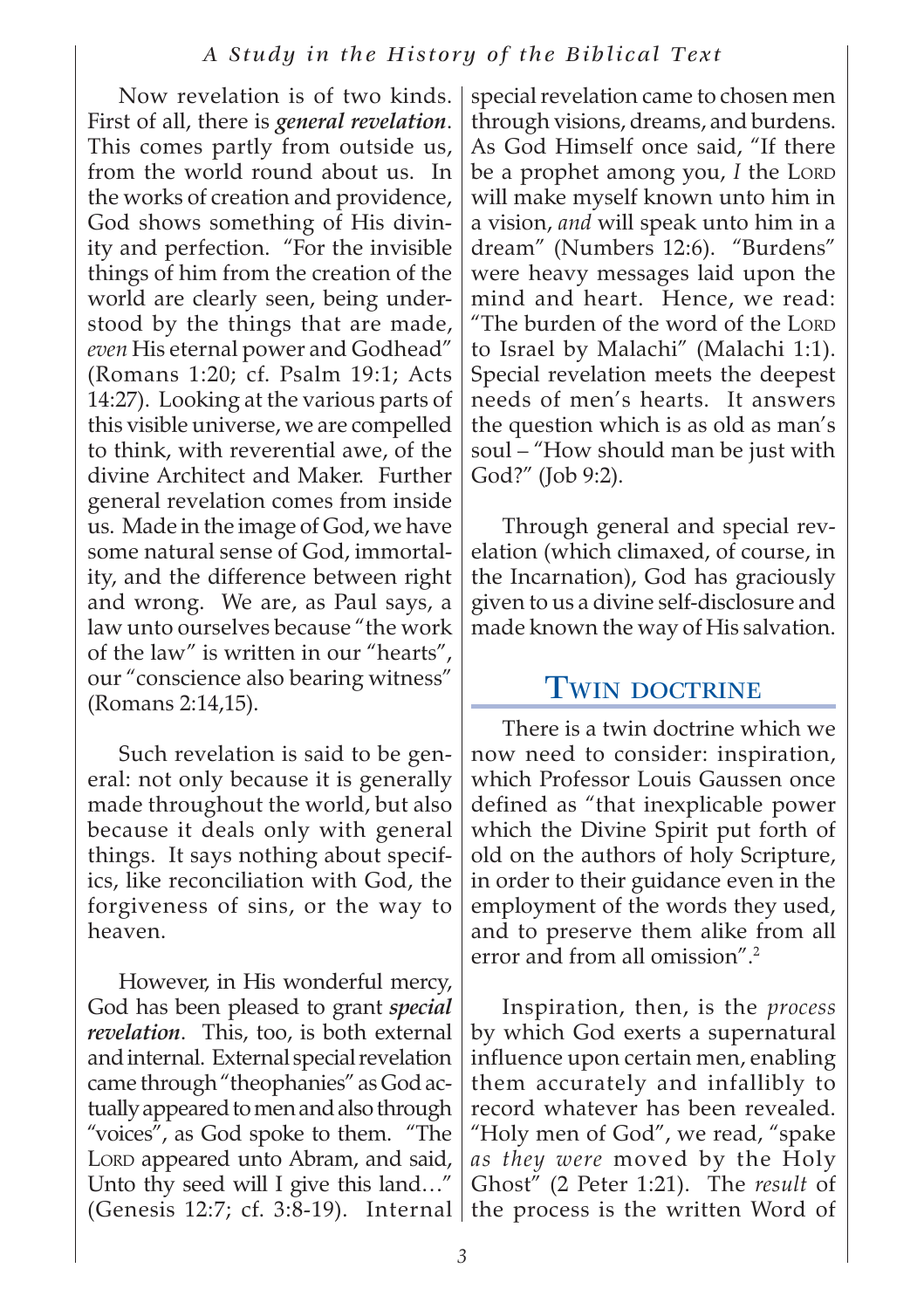God, "the scripture of truth" (Daniel 10:21). The apostle's classic statement immediately comes to mind: "All scripture *is* given by inspiration of God" (2 Timothy 3:16).

Inspired Scripture is God's book of revelation. As a result of revelation and inspiration, we are able to hold the Bible in our hands and know that we have in our possession the written Word of God.

### **WRITTEN**

The first recorded example of such writing is found in Exodus 17:14 where, soon after the war with the Amalekites, the Lord said to Moses: "Write this *for* a memorial in a book…" Again, in Exodus 24:4, we read how "Moses wrote all the words of the LORD". And yet again, in Exodus 34:27, the Lord said to him, "Write thou these words…" And so we could proceed. There are many other passages showing that Moses wrote more, much more, even the whole of the Pentateuch, i.e., the first five books of the Bible (e.g., Deuteronomy 31:9,24-26; Numbers 33:1,2).

# THE ORIGINALS

Once written, the inspired originals, or "autographs" (as they are called), were most carefully preserved. Moses' scroll, for example, was committed to the priests who deposited it near the sacred ark. We read in Deuteronomy 31:25,26 that "Moses commanded the Levites, which bare the ark of the covenant of the LORD, saying, Take this book of the law [the

it in [or, by] the side of the ark of the covenant of the LORD your God, that it may be there for a witness against thee" (cf. Joshua 1:8; 1 Kings 2:3; Nehemiah 8:1).

After Moses came Joshua, the author of the book which bears his name; and towards the end of his life, according to Joshua 24:26, he did exactly as Moses had once done. Having made an addition to Moses' scroll, he had that scroll replaced in the sanctuary. "And Joshua wrote these words in the book of the law of God, and took a great stone, and set it up there under an oak, that *was* by the sanctuary of the LORD".

It was not long before there was a further addition, this time by Samuel, who "told the people the manner of the kingdom, and wrote *it* in a book, and laid *it* up before the LORD" (i.e., in God's presence, in the holiest apartment and by the ark of the covenant; 1 Samuel 10:25).

### **THE TEMPLE**

book which he had written] and put In 2 Chronicles 34:14, it is called "a When the tabernacle was changed for the temple, these precious originals appear to have been transferred to the more permanent building. There may be a reference to them in 2 Kings 22:8, where Hilkiah, the high priest, is recorded as saying, "I have found the book of the law in the house of the LORD". Some scholars have suggested that this "book of the law" was Moses' original copy, hidden by the priests during the wicked reigns of Manasseh and Amon and only now discovered and brought to the king's attention.<sup>3</sup>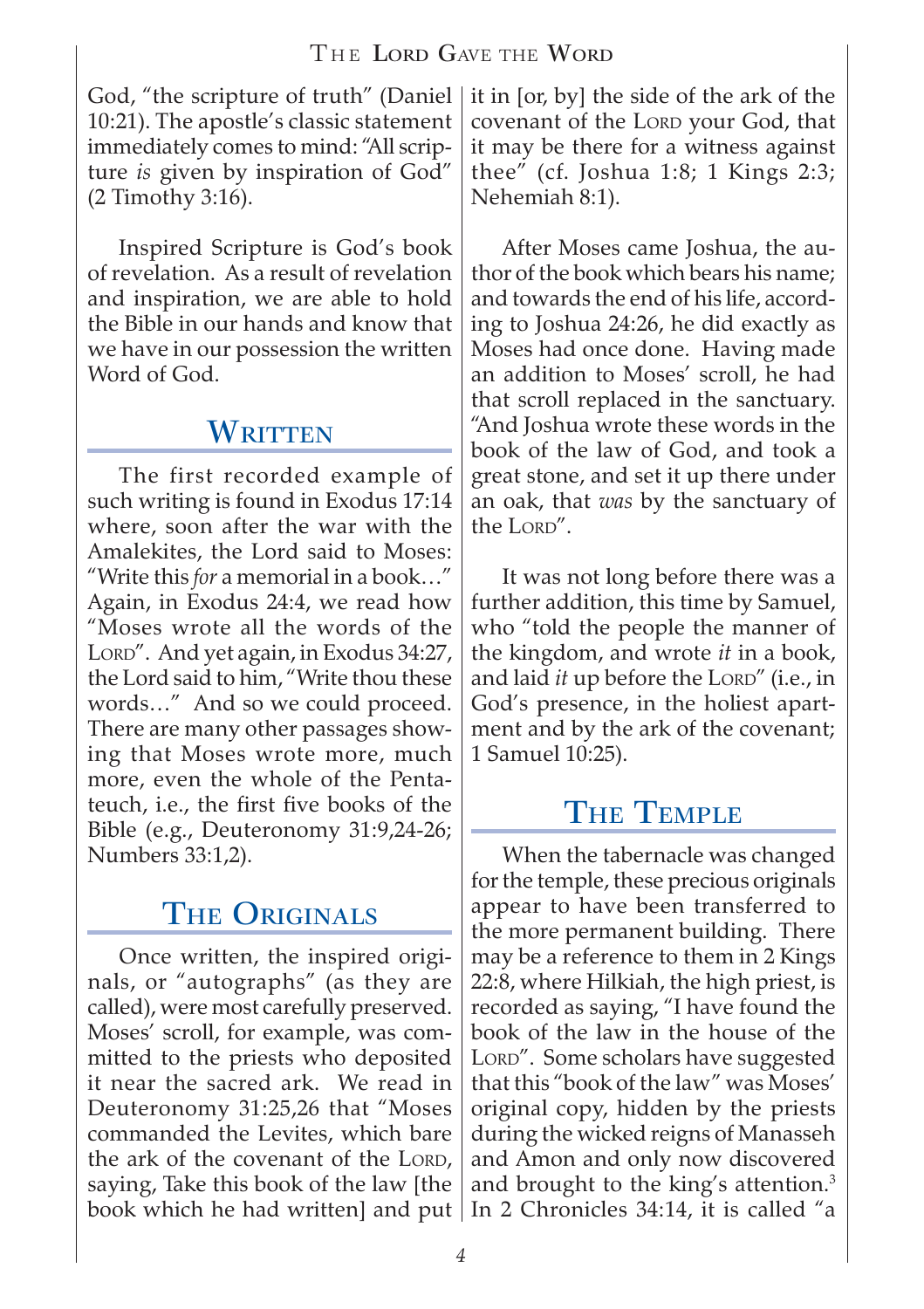book of the law of the LORD given by Moses". A more literal translation would be "the book of the law of the LORD *by the hand of Moses*".

### SIGNIFICANCE OF THE ARK

Dr. W. H. Green points out that keeping these documents in this holy place was "in accordance with the usage of the principal nations of antiquity". He alludes to the fact that "the Romans, Greeks, Phoenicians, Babylonians, and Egyptians had their sacred writings, which were jealously preserved in their temples, and entrusted to the care of officials specially designated for the purpose".4

There were, however, more important reasons why the scrolls were laid up in this place:

The ark was enshrined in the divine sanctuary; and writings placed at the side of the ark were therefore *peculiarly associated with God*. He is indeed the author of the Scriptures. What He has said and what the Scriptures say are one and the same thing (Romans 9:17; Galatians 3:2). Here, then, is God's written Word and, as a whole, these inspired books may be called "the oracles of God" (Romans 3:2; cf. Acts 7:38).

Pious Israelites understood the ark to be the throne of God (Exodus 25:22; Psalm 80:1). The fact that these writings were placed by the ark suggested that they were *divinely authoritative*. Scripture possesses tremendous authority. It demands of men unhesitating faith in its teachings and unfaltering obedience to its New Testament in Greek…being

precepts. Every soul of man must bow to it. "For he established a testimony in Jacob, and appointed a law in Israel, which he commanded our fathers, that they should make them known to their children…" (Psalm 78:5).

Furthermore, since these Scriptures were placed near the ark, in the heart of the tabernacle or temple, they were separated from all common books. They were manifestly declared to be *holy*. Certainly, God's written Word is pure and sublime. It is truth, without any mixture of error. "The words of the LORD *are* pure words: *as* silver tried in a furnace of earth, purified seven times" (Psalm 12:6). The inspired writings should always be revered as "the holy scriptures" (2 Timothy 3:15).

The ark, of course, had its mercyseat whereon sacrificial blood was sprinkled (Exodus 25:21); and the books were placed nearby, intimating perhaps that they explained the doctrine of atonement and set forth *the only way of approach to God*. "Thus it is written, and thus it behoved Christ to suffer, and to rise from the dead the third day: and that repentance and remission of sins should be preached in his name…" (Luke 24:46,47).

One final thought: the scrolls would have been under the wings of the Cherubim (Exodus 25:18-20), an indication of their being divinely *safeguarded and preserved*. Although often denied today, the doctrine of the preservation of Scripture is to be believed and boldly declared. "The Old Testament in Hebrew…and the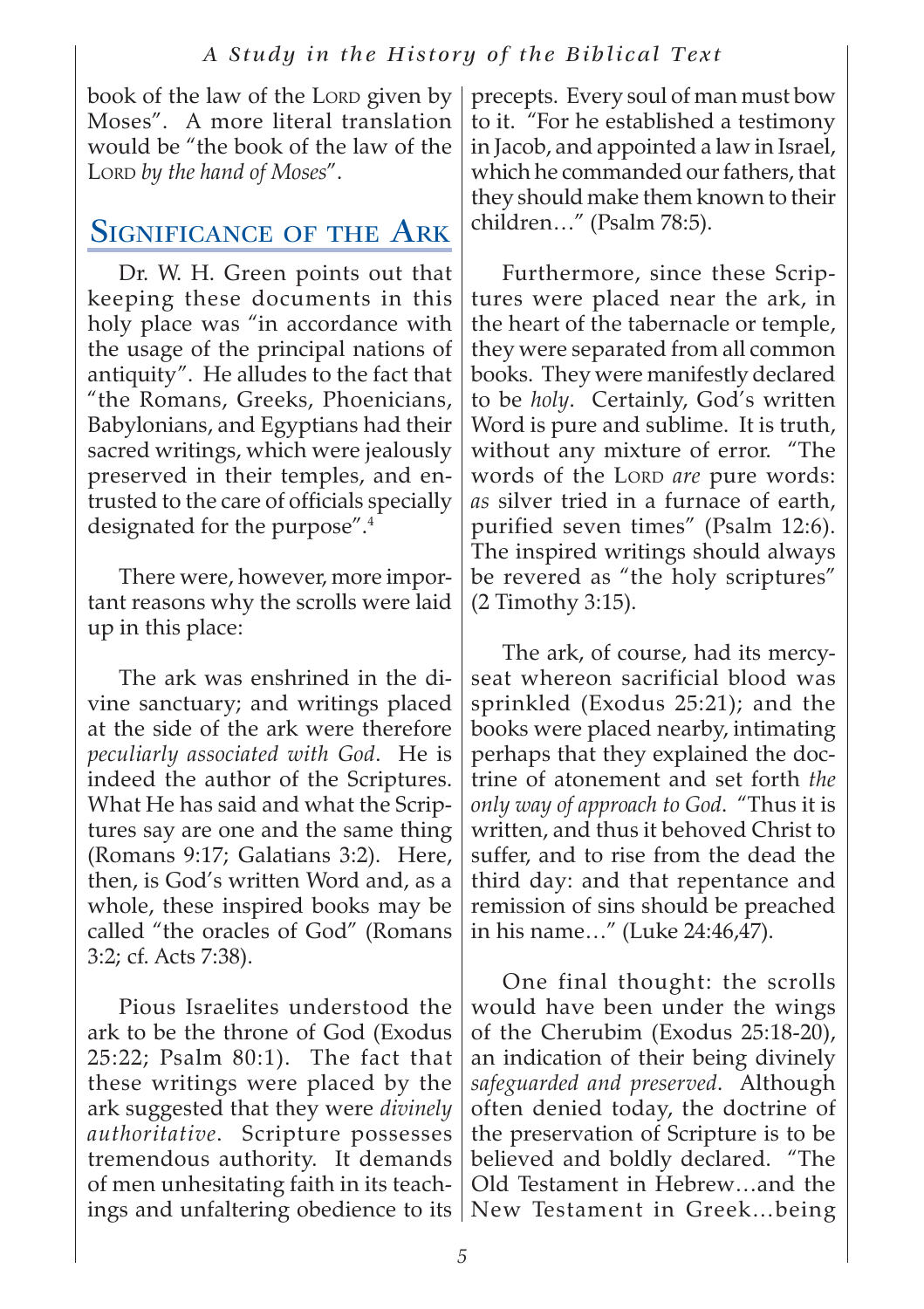immediately inspired by God, and by His singular care and providence kept pure in all ages, are therefore authentical" (The Westminster Confession of Faith, Chap. 1; Sect. 8). Our Lord Himself said: "Till heaven and earth pass, one jot or one tittle shall in no wise pass from the law, till all be fulfilled" (Matthew 5:18; cf. Psalm 119:152; Isaiah 40:8).

### ONE BOOK

God continued to inspire men until there was a wonderful collection of books (1 Chronicles 29:29; 2 Chronicles 9:29, 12:15; Isaiah 30:8; Jeremiah 36:1,2). The earliest of Moses' writings would be dated about 1450 BC, while Malachi's writing would have been finished somewhere around 450 BC. So it was for approximately 1,000 years that God graciously communicated with men and, by the supernatural influence of His Spirit, caused His communications to be written down, free of all error in both fact and doctrine. These writings were then wonderfully preserved. It only remains for us to observe here that, from the beginning, this collection was regarded as essentially one book, called "the book of the LORD" (Isaiah 34:16).

### **COPIES**

The first time copying is mentioned is with respect to the Ten Commandments, originally written of course on tablets of stone by the finger of God. Those first tablets having been broken, the Lord commanded Moses to chisel out new tablets and the Lord wrote on them the same words. It was

then that God laid down the rule for copying: the copy must be "according to the first writing" (Deuteronomy 10:4). And we have solid grounds for believing that this rule was strictly enforced. When Jeremiah's written message was destroyed by King Jehoiakim, God told the prophet to make another copy but, in doing so, he stipulated that it had to be an exact copy. "Take thee again another roll", he said, "and write in it all the former words that were in the first roll" (Jeremiah 36:28). Accordingly, Baruch (Jeremiah's scribe) rewrote, under the prophet's dictation, all the words which had been written on the former scroll (36:32 – the second scroll was therefore an accurate copy of the first, even though on this occasion Baruch added further material from Jeremiah's inspired ministry).

So copies were made, not only of the Ten Commandments but also of other parts of Scripture. A copy of the book of Deuteronomy, or perhaps even the whole Pentateuch, was to be in the hands of every king of Israel. "He shall write him a copy of this law in a book out of *that which is* before the priests the Levites: and it shall be with him and he shall read therein all the days of his life" (Deuteronomy 17:18; cf. 2 Chronicles 23:11). The originals, of course, were in the charge of "the priests the Levites"; and when it says, "he shall write him a copy", it probably does not mean that he himself should do this but that he should arrange for someone to do it for him (cf. 1 Samuel 1:3; 13:9; 1 Kings 8:62; John 19:19, where certain men are said to do what, in the event, was almost certainly done by others).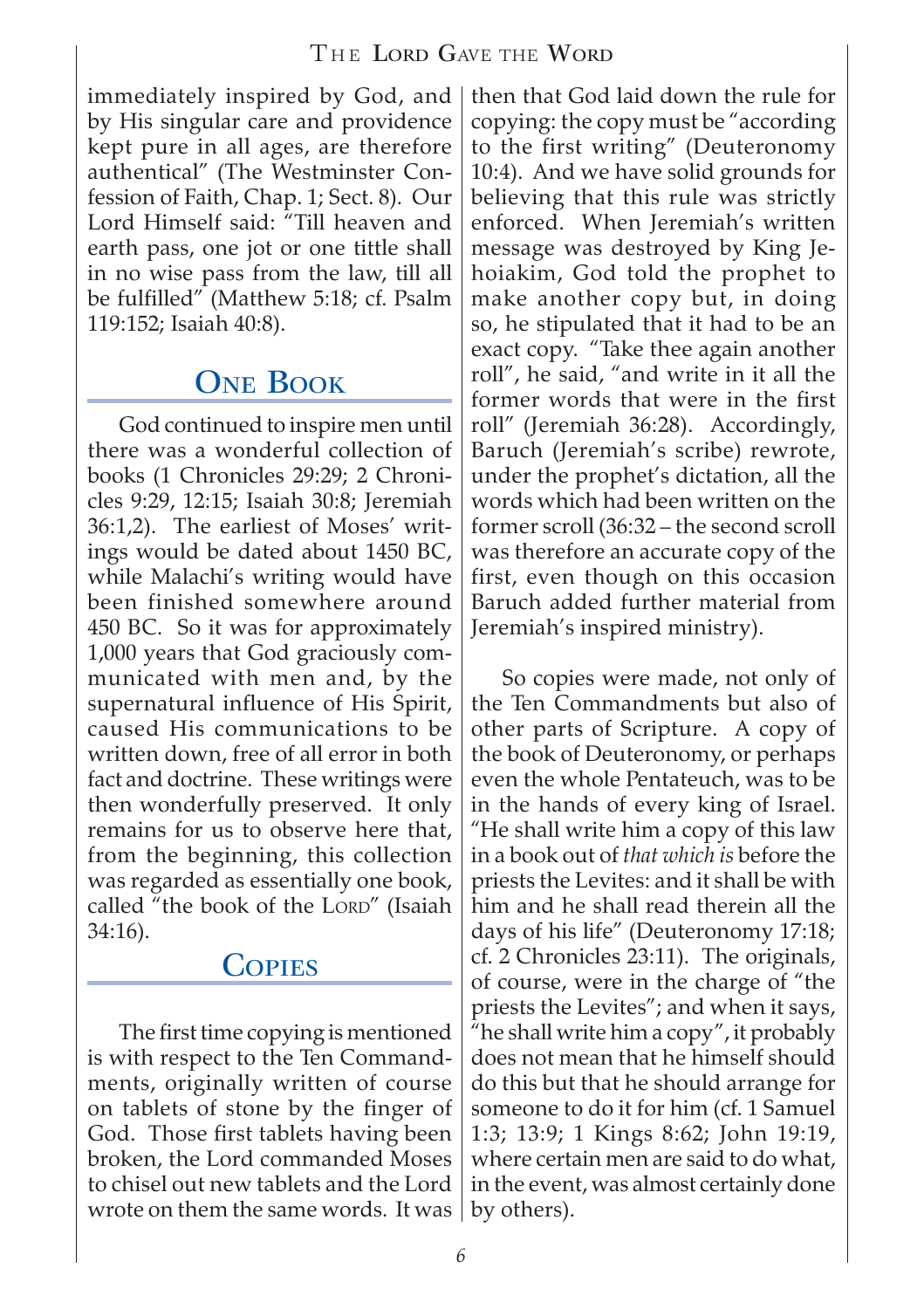In order to function properly, judges would have needed access to the various laws of Moses (2 Chronicles 19:10), as would the priests, especially those sent with certain Levites to teach in the cities of Judah (2 Chronicles 17:7-9). In the latter case, it is specifically said that "they taught in Judah, and *had* the book of the law of the LORD with them" (v 9). We are not to suppose that only officials possessed copies of the Scriptures. There is evidence to suggest that believers generally had access to biblical books (Psalm 1:4, Psalm 119).

#### THE WORK OF SCRIBES

Originals, as we have already observed, are called "autographs". Copies are known as "apographs". It is clear that great care was taken in copying the Scriptures. At first, the priests were responsible for this (Deuteronomy 17:18) but later scribes (Hebrew: *sopherim*, from *saphar*, to write) assumed this role, as the language of Jeremiah, the prophet, indicates: "How do ye say,…the law of the LORD *is* with us? Lo, certainly in vain made he *it*; the pen of scribes is in vain" (Jeremiah 8:8). Those designated as scribes originally had many and various responsibilities. However, as time went on, they tended to concentrate on the work of transcription: and hence a man like Ezra came to be called "a scribe of the words of the commandments of the LORD, and of his statutes to Israel" (Ezra 7:11).

Understandably, the demand for copies of the Scriptures became very great. The scribes therefore formed mentioned in the history, it is almost

themselves into "families" or "guilds", combining their efforts to ensure the best possible results (1 Chronicles 2:55). Their expertise in this field, together with their profound reverence for Holy Scripture, meant the production of really excellent copies. In fact, only the scrolls which proceeded from this class of scribes were relied upon.

It is worthy of note just here that, in the purpose and providence of God, the Jews took greater care of their sacred writings than any other people in the ancient world.

Such accuracy was achieved that the scribes' copies could be cited as the very Word of God and therefore divinely authoritative. In 1 Kings 2:3, David commands Solomon, his son: "Keep the charge of the LORD thy God, to walk in his ways, to keep his statutes, and his commandments, and his judgments, and his testimonies, as it is written in the law of Moses". Now King Solomon would only have had access to a copy, such as is mentioned in Deuteronomy 17:18,19; but observe how this copy is described as what is "written in the law of Moses". Such painstaking care had taken over the copying that the resultant manuscript retained the authority of the original. It was the Word of God and it could be cited as such.

#### LOSS OF THE ORIGINALS

Jerusalem fell to the Babylonians in 586 BC. The city suffered dreadful damage and the great temple built by Solomon was completely destroyed (2 Chronicles 36:17-19). Although not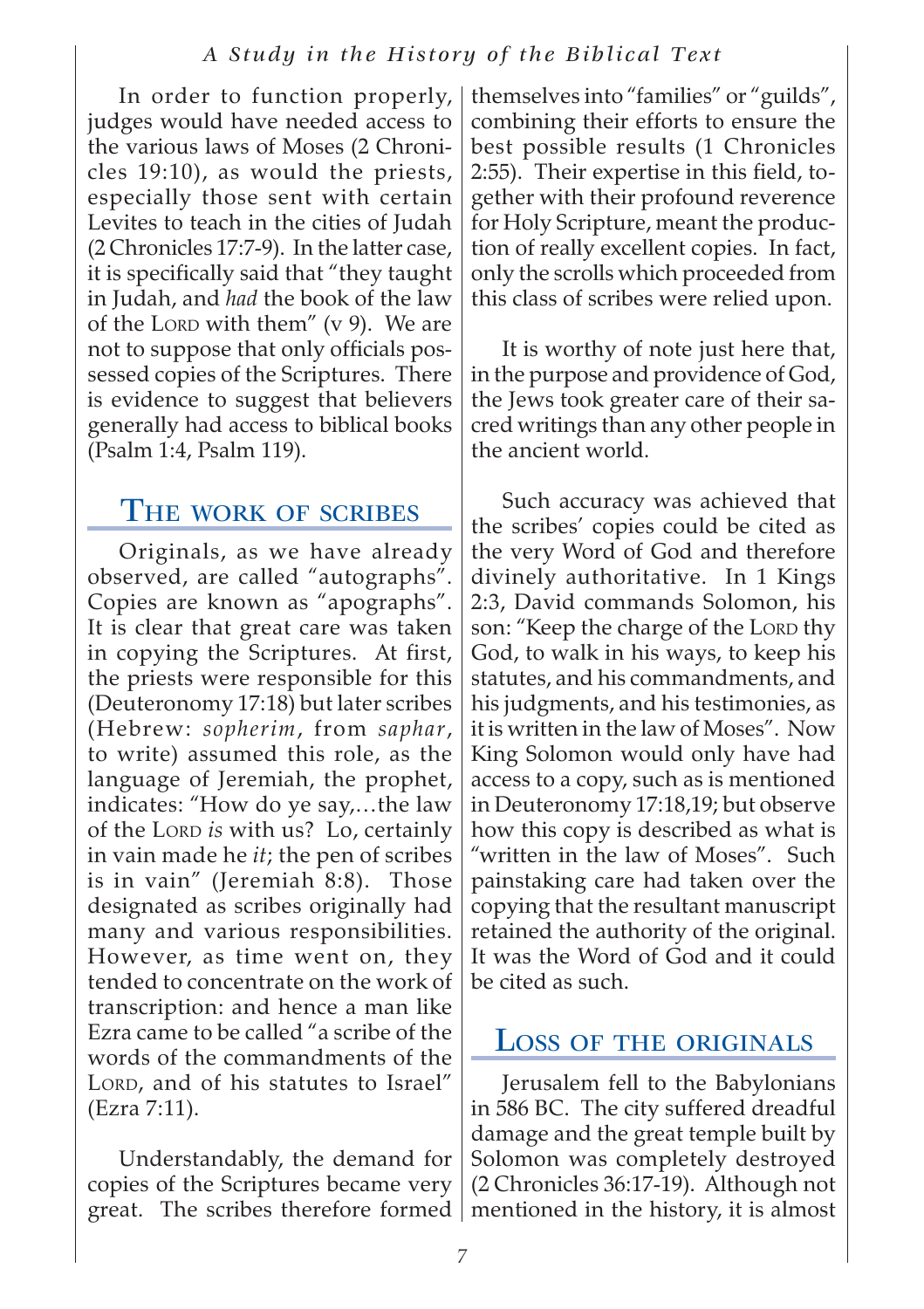certain that the original writings perished along with the city. However, all was not lost. By that time numerous copies had been made and some of these were taken into the land of captivity; for we find Daniel quoting from what must have been a copy of Moses' Law (Daniel 9:11) and also making mention of Jeremiah's prophecy, a copy of which must also have been in his possession (9:2).

In 537 BC, the Jews began to return from their captivity and we know that Ezra re-established worship in Jerusalem "as it is written in the book of Moses" (Ezra 6:18). This suggests that they still had copies of the Scriptures and that they were able to consult them when arranging worship for the second temple. According to Nehemiah 8:1, the people actually requested Ezra to bring "the book of the law of Moses, which the LORD had commanded to Israel". This was not the original – only a copy – yet it is significantly described as "the law of Moses". We conclude from such Scriptures that God had wonderfully preserved His Word.

### THE GREAT SYNAGOGUE

The history of the Old Testament ends rather abruptly with the return from captivity; but, according to the later books, Ezra appears to have assumed presidency of a body of learned and wise men (Nehemiah 8:4,7,13; cf. Ezra 7:6,11,22). Jewish tradition informs us that, after the Jews returned, Ezra called into being the Great Synagogue with a view to re-organizing the religious life of the nation. This council – for that is what it really He was able to say, "It is written"

was – consisted of 120 members and came to include the prophets Haggai, Zechariah and Malachi. The "Men of the Great Synagogue" collected together all copies of Holy Scripture which they could find. These, they subjected to detailed examination and comparison. Many minor errors, inadvertently made, were now corrected. These errors were such as the omission of a letter, a word, or perhaps even a line. That they had crept into some manuscripts is not at all surprising when we remember that there are at least eight pairs of Hebrew letters which are similar, even to the point of being nearly identical. The most conscientious of scribes was not beyond making a small mistake. Eventually, however, the copies underwent correction and if any were found particularly faulty, they were buried in a "genizah", a holy place near to a Jewish synagogue. As a result of the Great Synagogue's work, the Second Temple appears to have been supplied with a text very similar to the later, received Hebrew text.5

By the time our Lord came on the scene, many reliable copies were available. The Lord Jesus constantly appealed to the sacred Scriptures. He read from them in the synagogues (Luke 4:16); He quoted from them in His public ministry (Matthew 19:3- 5; 21:16,42); and He exhorted His hearers to read them for themselves (John 5:39). There can be no doubt that He regarded the extant copies as the very Word of God. Although He corrected Pharisaical interpretations and glosses, *never once did He call into question the integrity of the Hebrew text*.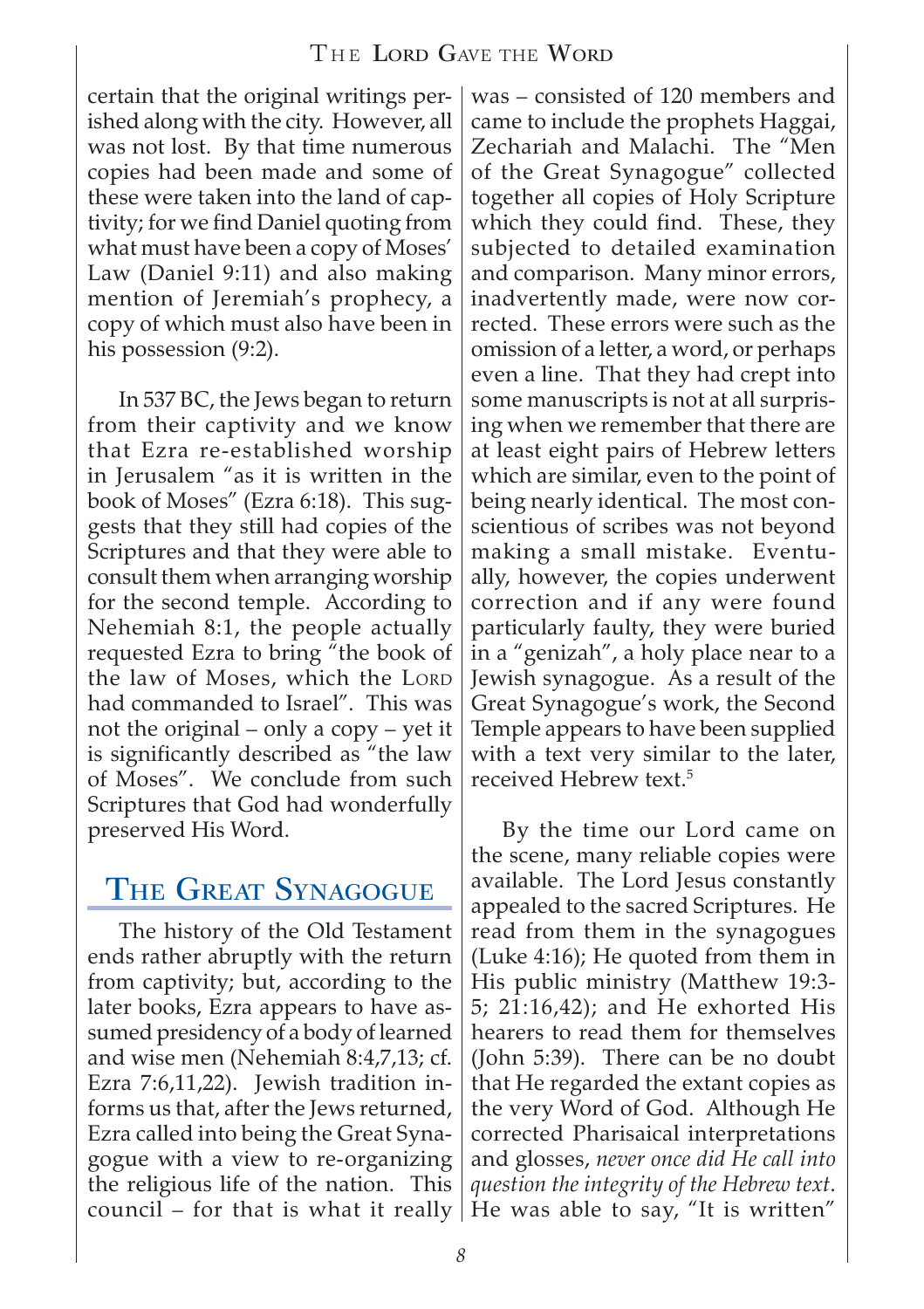(Matthew 4:4,7,10) and, again, "the scripture cannot be broken" (John 10:35). The same applies, of course, to the Apostles (Acts 1:16, 4:25, 28:25; Hebrews 1:1,6,7; etc.).

It might be argued that this proves too much, insofar as the Septuagint (LXX: the Greek translation of the Old Testament made by Alexandrian Jews around 250 BC) is also constantly quoted in the New Testament, without ever once being called into question. On the same premise, therefore, could this not be said to indicate endorsement of the Septuagint as an inspired and accurate text? No, there is a serious flaw in such reasoning. The fact is that there are a number of places in the New Testament where the Septuagint version appears to have been deliberately rejected (e.g., Matthew 2:15, where the LXX reads: "Out of Egypt I called his children"; Romans 10:15, where the LXX reads, "I am present as a season of beauty upon the mountains, as the feet of one preaching glad tidings of peace, as one preaching good news". See also: Romans 11:4; 1 Peter 4:8).

While some New Testament quotations show preference for the Septuagint rendering, the variation in these cases will be found to be very slight, and not at all in sense (e.g., Matthew 15:8,9 - Hebrew: "...their heart they have removed far from me, and their fearing of me has become a precept of men, a thing taught"; Acts 13:34 - Hebrew: "I will give you the sure mercies of David", but the New Testament Greek text actually quotes the Septuagint here, as in the *margin* of our Authorised Version: "[I will give]

to you…the holy things of David, the sure things").

Furthermore, the purpose behind quoting the Septuagint Version is often to bring out more clearly the intended meaning of the original (See: Romans 10:18, where the rendering "sound" is preferred to the Hebrew "line", a somewhat obscure expression, although as a "string" of a musical instrument, it clearly means much the same thing).

"We do not find", comments Dr. Roger Nicole, "any example of a New Testament deduction or application logically inferred from the Septuagint and which cannot be maintained on the basis of the Hebrew text". He concludes: "The use of the LXX in quoting does not indicate that the New Testament writers have thought of this version as inspired in itself… Yet their willingness to make use of the LXX, in spite of its occasional defects, teaches the important lesson that the basic message God purposed to deliver can be conveyed even through a translation, and that appeal can be made to a version insofar as it agrees with the original".<sup>6</sup>

To return to our earlier point: the endorsement given by our Lord and His apostles to the first-century Hebrew text shows that text to have been both accurate and reliable.

### THE FAMOUS MASSORETES

As we have seen, God raised up scribes, or sopherim, to produce a remarkably pure text. It fell to others to continue their work and take the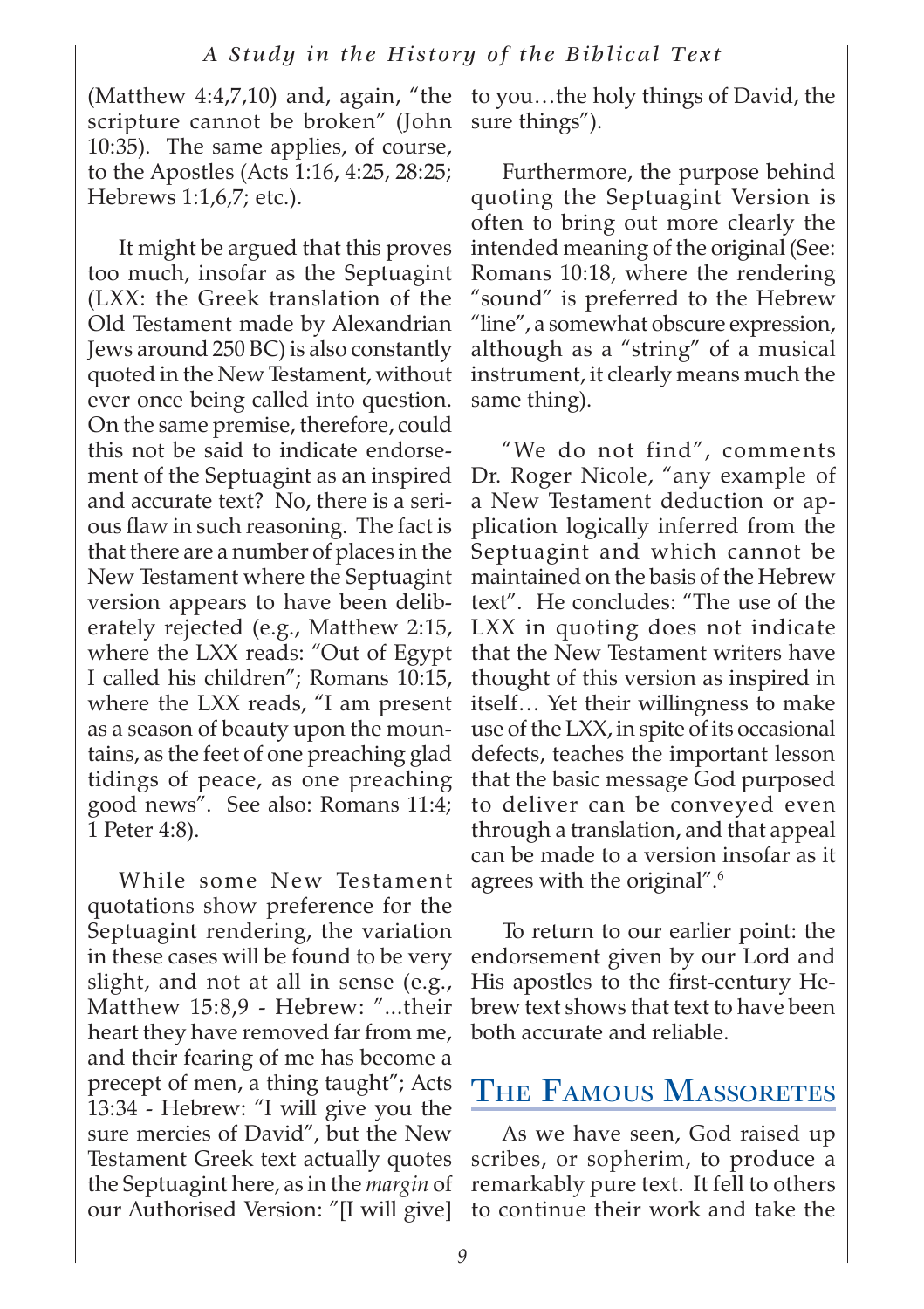necessary steps for the text's preservation. These were the Massoretes, a name derived from the Hebrew word "Massorah" which means "tradition". They were families of Jewish scholars and textual critics who eventually opened academies, one at Tiberius (on the coast of the sea of Galilee) and another in Babylon (in the East). No-one knows exactly when the Massoretes first appeared. Some believe they can be traced back to the first century AD. Others date their beginnings later, somewhere around 500 AD. Whichever is correct, the Massoretes' achievement is what really matters.

Jerusalem had been destroyed in AD 70. As a result, the Jews were scattered throughout the various countries of the Roman Empire. The Massoretes knew that these dispersed Jews and their succeeding generations would require copies of the Holy Scriptures and they believed that certain things could be done to ensure the preservation of the pure Hebrew text. With this in mind, they collected vital information about the text and laid down detailed rules for the proper copying of it.

They introduced vowel-points (Hebrew has no vowels), fixed accents (to ensure correct pronunciation), explained the meaning of words (where ambiguity existed), supplied marginal readings (to remove obscurity), and marked intended pauses (which often affect the meaning). So meticulous were they in their studies that they even counted the verses, words, and letters of the Old Testament, noting times; Beth, 38,218 times; Gimel, 29,537 times; and so on.

Copyists had to follow the Talmud's strict rules, which included the following: only the skins of clean animals were to be used; each skin must contain the same number of columns; there were to be no less than forty-eight and no more than sixty lines; black ink was to be prepared according to a particular recipe; no word or letter was to be written from memory; if so much as a letter was omitted, or wrongly inserted, or even if one letter touched another, the sheet had to be destroyed; three mistakes on a page meant the whole manuscript was condemned; and revision of the copy had to take place within 30 days, for otherwise it had to be rejected. A manuscript surviving this process could hardly be anything but amazingly accurate.

# A MASSORETIC TEXT

The Massoretes' purpose was to preserve the Old Testament from every kind of alteration; and it was to secure that objective that they made their collection of detailed notes (the Massorah). The Jews called their finished work "The Fence of the Law". As a result of their labours, we possess today a standard and traditional text.

for example, that Aleph occurs 42,377 tenth century at Tiberius, in Palestine, The text from which our Authorised Version was translated is called the Ben Chayyim Text (after Jacob ben Chayyim, under whose editorship it was printed in 1524-5) and it is similar to the Text of Ben Asher (who lived in the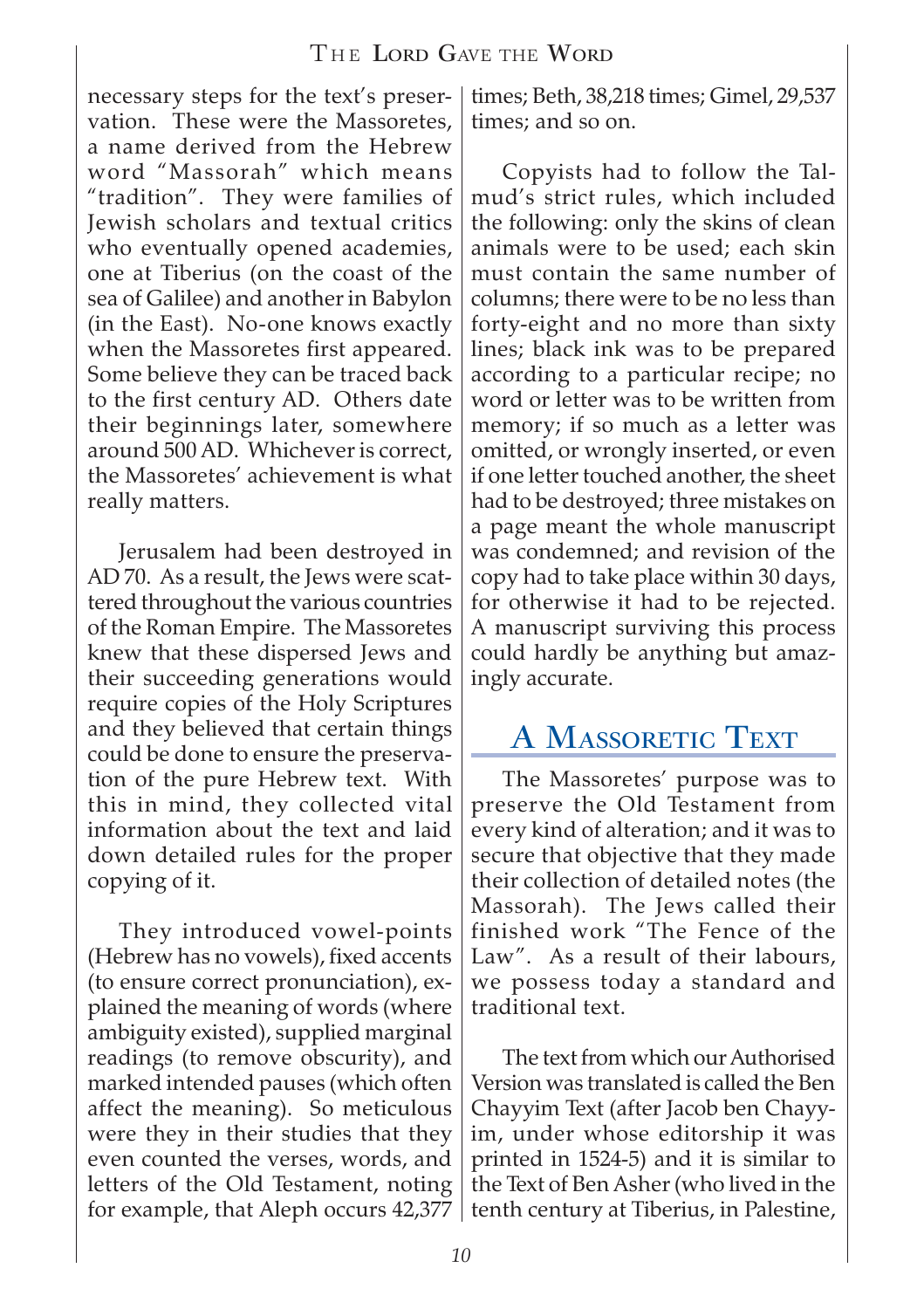and who, along with members of his family, established an accurate edition of the Masssoretic Text). This is a faithful and dependable text.

Through God's special providence, we are able confidently to say that in *the Hebrew Massoretic text* we have a text which is very close to the Hebrew Original.

### OLD TESTAMENT **SUMMARY**

Summing up, then, what were the means God used to ensure the preservation of His Word?

The first was the Jew's profound reverence for the Holy Scriptures. A Jew would literally tremble before the written Word. According to Philo and Josephus, they would suffer any torments, and even death itself, rather than change anything in the Holy Scriptures. God used this reverence for the text to prevent it from being falsified and corrupted.

Second, there were the solemn commands of the Scriptures, such as Deuteronomy 4:2: "Ye shall not add unto the word which I command you, neither shall ye diminish *ought* from it". These commands, issued with divine authority, instilled genuine fear into men's hearts.

Third, these scrolls were laid up in the Holy of Holies. There being no more sacred spot on earth, it placed them beyond the reach of interfering hands.

of the scribes and Massoretes secured and preserved a pure text. They were great scholars, skilled in the divine law and revered as interpreters of the Holy Scriptures.

Fifth, there was the oversight of prophets. Throughout the Old Testament period, prophets exercised a unique ministry and they were well able to superintend the copying work. Any error in transcription would have been quickly detected by them.

Sixth, the Jews constantly repeated their Scriptures, as Deuteronomy 6:7 clearly shows: "Thou shalt teach them diligently unto thy children, and shalt talk of them when thou sittest in thine house, and when thou walkest by the way, and when thou liest down, and when thou risest up". These repetitions created such familiarity with the text that if so much as a word had been altered, it would have been immediately noticed and, without doubt, strong and even vehement protest would have been made.

Seventh, Christ and His apostles confirmed the Scriptures as they were received in their times. The standard text used by them is the very same as we use today. Their unhesitating citation of it as God's Word is an indisputable seal of its authenticity and reliability.

Fourth, the sheer professionalism | hearing the Word of God. Interesting These and other considerations lead us to believe that God has wonderfully preserved the Old Testament text. When the Old Testament is read, according to the Massoretic text, we can believe that we are reading and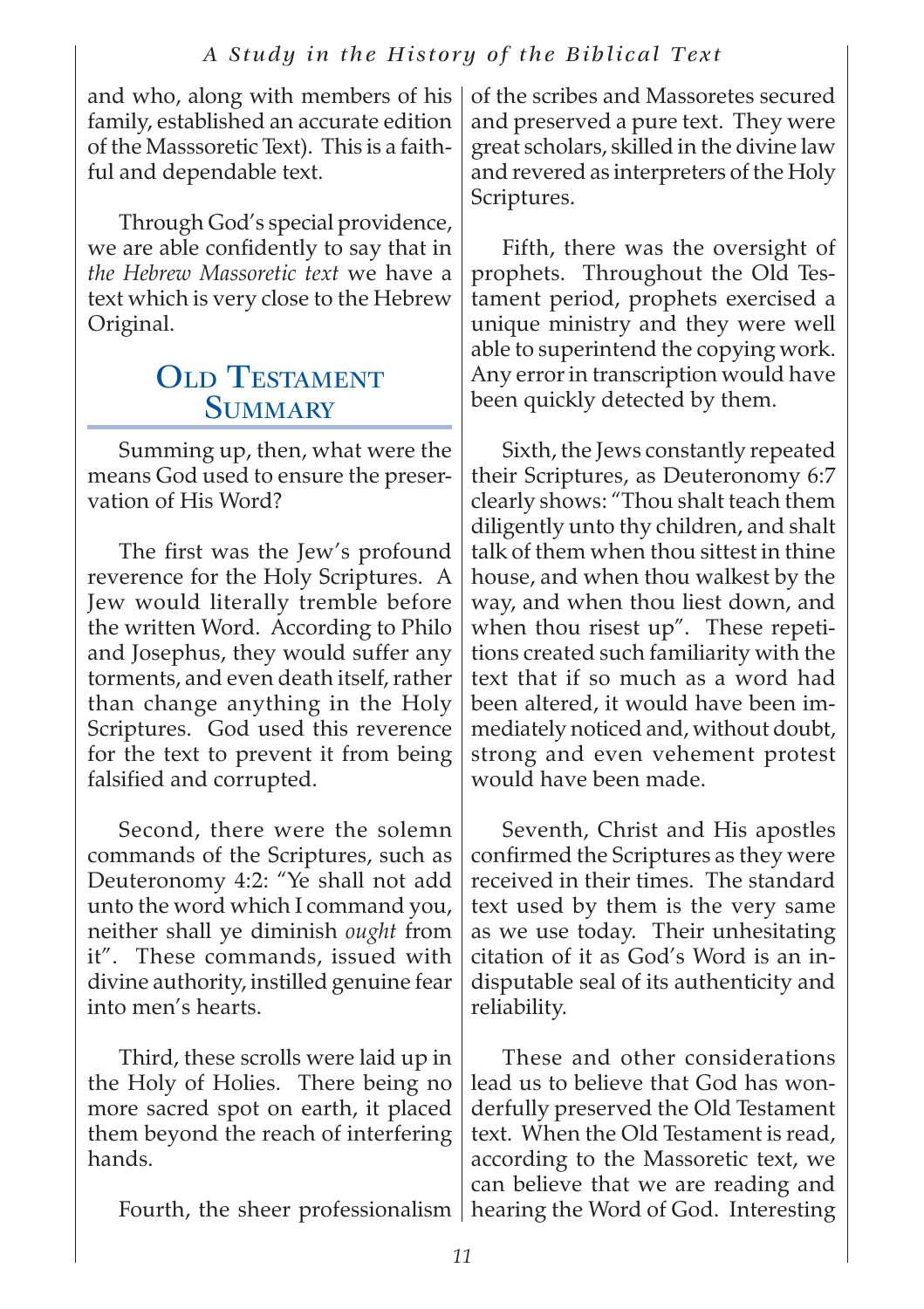as they may be, it is not for us to accept *peculiar renderings* from the Dead Sea Scrolls, from the Latin version, or from any other source.

God has *preserved* His Word. This is not to be understood as meaning that, throughout history, God has performed repeated miracles, nor that He has "inspired" the various rabbis and scribes who worked on the text. We concede that the autographs have long since perished and that some errors have crept into the copies now available to us. Hence there is need for textual criticism. The doctrine of "providential preservation" requires careful definition. What exactly do we mean by it? Here, I would quote the words of Professor John H. Skilton: "God who gave the Scriptures, who works all things after the counsel of his will, has exercised a remarkable care over his Word, has preserved it in all ages in a state of essential purity, and has enabled it to accomplish the purpose for which he gave it".7

The Hebrew text, then, was originally given by Moses and the prophets; it was faithfully copied by the scribes, standardized by Ezra along with the Men of the Great Synagogue, endorsed by our Lord and His apostles, and edited with meticulous care by the Massoretes. Orthodoxy requires that we boldly affirm our faith in the Old Testament as translated from the Hebrew Massoretic text.

# *The New Testament*

The Lord Jesus Christ ascribed inspired authority to the Old Testament Scriptures (Matthew 5:18; 15:3; Mark 1 John 1:4; etc.).

12:36; John 10:35). He also promised that, after His return to heaven, He would send the Spirit of God to communicate further truth to His chosen servants and enable them to record it. This would provide the Christian Church with an infallible guide. "The Comforter", He said, "*which is* the Holy Ghost, whom the Father will send in my name, he shall teach you all things, and bring all things to your remembrance, whatsoever I have said unto you" (John 14:26; cf. 16:12,13).

At first, there was only oral teaching. It soon became apparent, however, that Christian truth needed to be committed to writing. For one thing, the apostles (the witnesses of our Lord in the days of His flesh) were beginning to travel to distant lands and before long they would all be removed by death (2 Timothy 4:6; 2 Peter 1:14); for another, the ever increasing number of new converts and churches were in need of regular, detailed, and comprehensive instruction (Luke 1:3,4; Acts 1:1); and for yet another, spurious and heretical writings, even then in circulation, were causing serious doctrinal confusion (2 Thessalonians 2:1,2; 3:17).

The Holy Spirit, anticipating all this, exerted His supernatural influence on certain chosen men so that they wrote down what was infallible and inerrant. Thus, at the end of his Gospel, John describes himself as "the disciple which testifieth of these things, and wrote these things", and adds, "we know that his testimony is true" (John 21:24,25; cf. 1 Corinthians 14:37; Galatians 1:20; Philippians 3:1;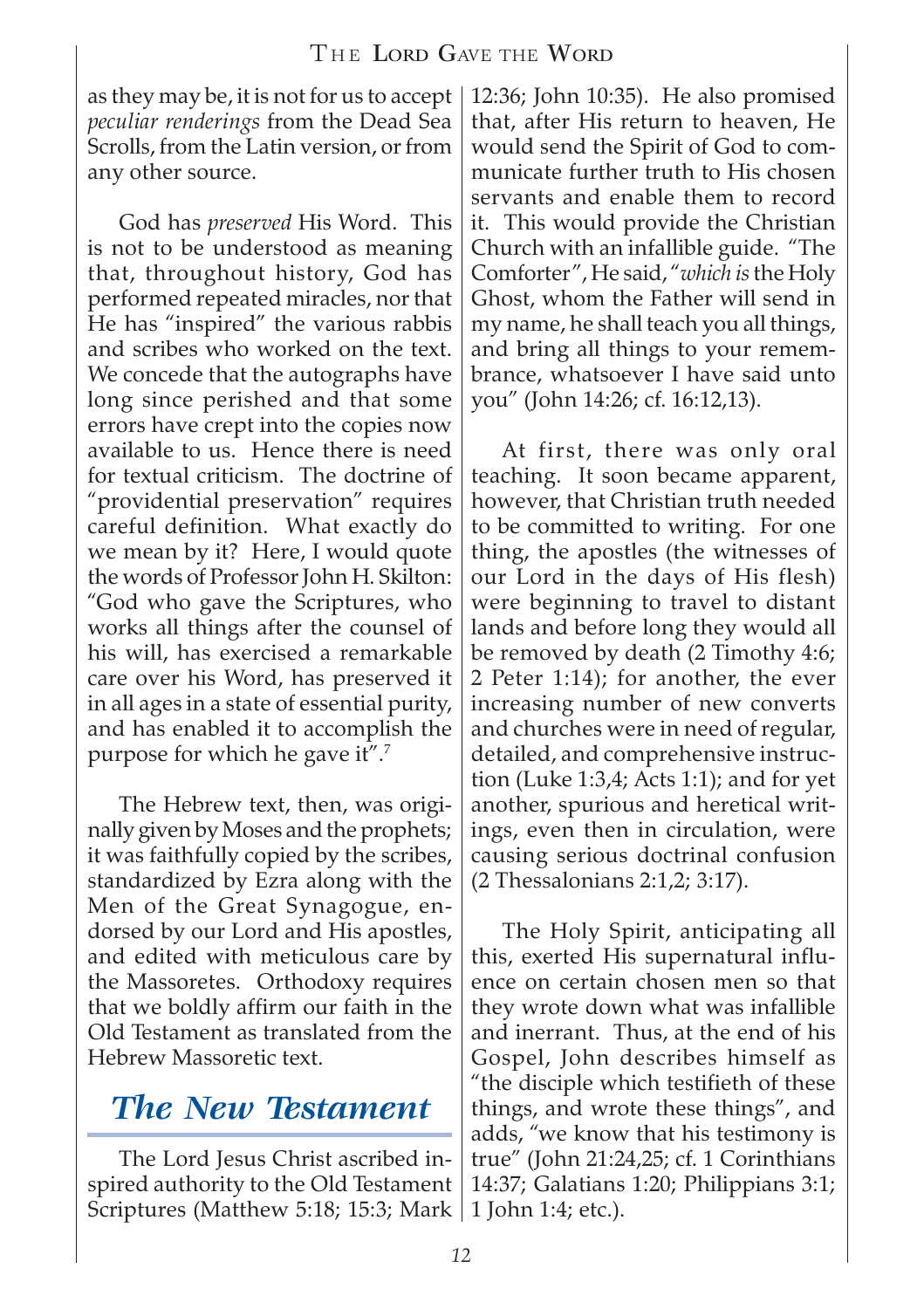### **CHRISTIAN** TRUTH WRITTEN DOWN

Thus the New Testament Scriptures came into being. At first, they were written in Greek which was the common language of the Roman Empire at the time when Christianity began. The writing was committed to specially prepared materials: "papyrus" (a paper-like substance, made from the pith of the papyrus plant) and, later on, "parchment" (animal skin, called "vellum" when particularly fine in quality). In outward form, the documents would have looked like scrolls (if papyrus) and books (if parchment or vellum). The technical name for the latter is codices (the singular of which is codex).

As for the pens used, they would have been reed or quill-pens (made from stalks or feathers) and the ink would almost certainly have been black and carbon-based (prepared with soot and mixed with gum). Later, in about the fifth century, a red metallic ink (prepared from gall-apples) was used, but this appears only to have been used for emphasis.

There are, of course, references in the New Testament to "writing", "paper (papyrus) and ink", and also to "books" and "parchments" (i.e. parchments of prepared skins). See: 2 Timothy 4:13; 2 Corinthians 3:3; 2 John 12; and 3 John 13. An interesting question now arises: What happened to these original documents?

# THE DIVINE ORIGINALS

Immediately recognized by the early Christians as divinely authoritative  $|$  writings of the New Testament.<sup>9</sup>

(1 Corinthians 14:37), these texts were first read by those to whom they were sent, whether individuals or churches, and then they were circulated so that as many as possible could benefit from the apostles' teachings (1 Thessalonians 5:27; Revelation 1:3; Colossians 4:16; 2 Peter 3:15,16). Sadly, these originals (or "autographs") could not have survived long, partly because they tended to become brittle and constant use soon caused them to disintegrate, and partly because they were exposed to hazards of both accident and persecution.

There may possibly be a reference to the originals in a treatise dated about 200 AD. Tertullian, one of the Early Church Fathers, was responsible for a treatise entitled "The Prescription against Heretics" and, in the thirty-sixth chapter, he wrote: "Come now, you who would indulge a better curiosity,…run over the apostolic churches…in which their own *authentic* writings are read… Achaia is very near you, (in which) you find Corinth. Since you are not far from Macedonia, you have Philippi; (and there too) you have the Thessalonians. Since you are able to cross to Asia, you get Ephesus. Since, moreover, you are close upon Italy, you have Rome, from which there comes even into our own hands the very authority (of apostles themselves)".8

Although denied by some scholars, it is affirmed by others that the reference here is to the Greek originals. Tertullian, it is said, is urging his readers to visit those places where the originals are being kept and thus to see for themselves the divine and sacred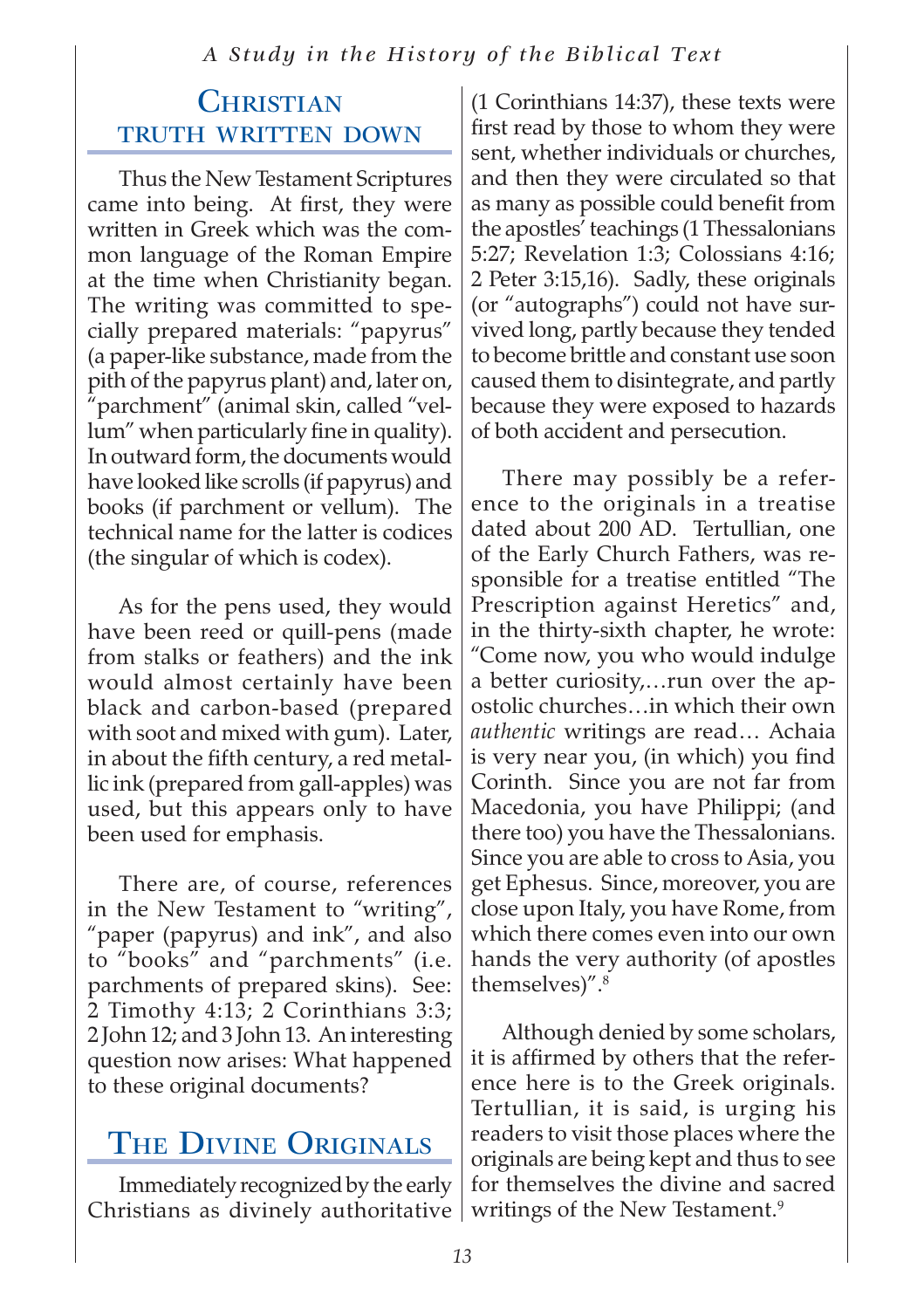#### ACCURATE COPYING

Be that as it may, the apostles' own manuscripts would almost certainly not have lasted much beyond the year 200 AD. Yet our Lord had intimated that the Christian Scriptures would be preserved. "Heaven and earth shall pass away", He said, "but my words shall not pass away" (Matthew 24:35; cf. 28:20; Mark 8:38; 1 Peter 1:23-25). Their preservation was ensured, of course, by faithful and conscientious copying.

Even in apostolic times, copies of New Testament books were in the possession both of individuals and of churches. Peter, at any rate, was familiar with Paul's epistle to the Christians living in Asia Minor ( Galatians, Ephesians, or Colossians) and, indeed, he intimates quite clearly that he was acquainted with "all [Paul's] epistles" (2 Peter 3:15,16). The Colossian church was told that Paul's letter to them was not to be regarded in any sense as their peculiar property, but it – almost certainly a copy – was to be "read also in the church of the Laodiceans". The Colossians were further told, "ye likewise read the epistle" – again, probably a copy – "from Laodicea" (probably Ephesians; Colossians 4:16). Before long, there were collections of these books. Christian churches needed whole sets for reading in public worship.

This is indirectly confirmed by the writings of the Apostolic Fathers in the second century. For brevity's sake, reference can be made to only one of them: Polycarp, a disciple of the apostle John. Writing to the Phi-(Titus 3:13).

lippians, he quotes extensively from the Gospels and the Epistles and then expresses his confidence that the Philippians themselves are "well versed in the Sacred Scriptures".10 By this time, copies had certainly been made and the evidence suggests that they were widely circulated.

The first copies may have been made by the apostles themselves. Paul, in his Roman prison, requested that he be brought "books, *but* especially the parchments" (2 Timothy 4:13). J.P. Lilley suggests that "the 'parchments' may have been *copies or portions* of the Scriptures or even *of his own letters* to the Churches".11 It is also supposed – and with some probability – that John prepared seven copies of his "Revelation" and sent one to each of the seven churches of Asia Minor (Revelation 1:4-6; 2:1,8,18, etc).<sup>12</sup>

If the apostles themselves were not always responsible for copying, then it is likely that the work was often done by their secretaries. We know for certain that such were sometimes employed to write books or letters (Romans 16:22; 1 Peter 5:12). Why should they not be seconded to the work of copying?

"Scribes", originally equivalent to "secretaries" (Ezra 4:8; Esther 3:12; Jeremiah 8:8), had been promised to the Christian Church. "Behold," said our Lord, "I send unto you prophets, and wise men, and scribes…"(Matthew 23:34; cf. 13:52). We may suppose that such were among Paul's assistants. Indeed, the apostle makes reference to "Zenas the lawyer and Apollos"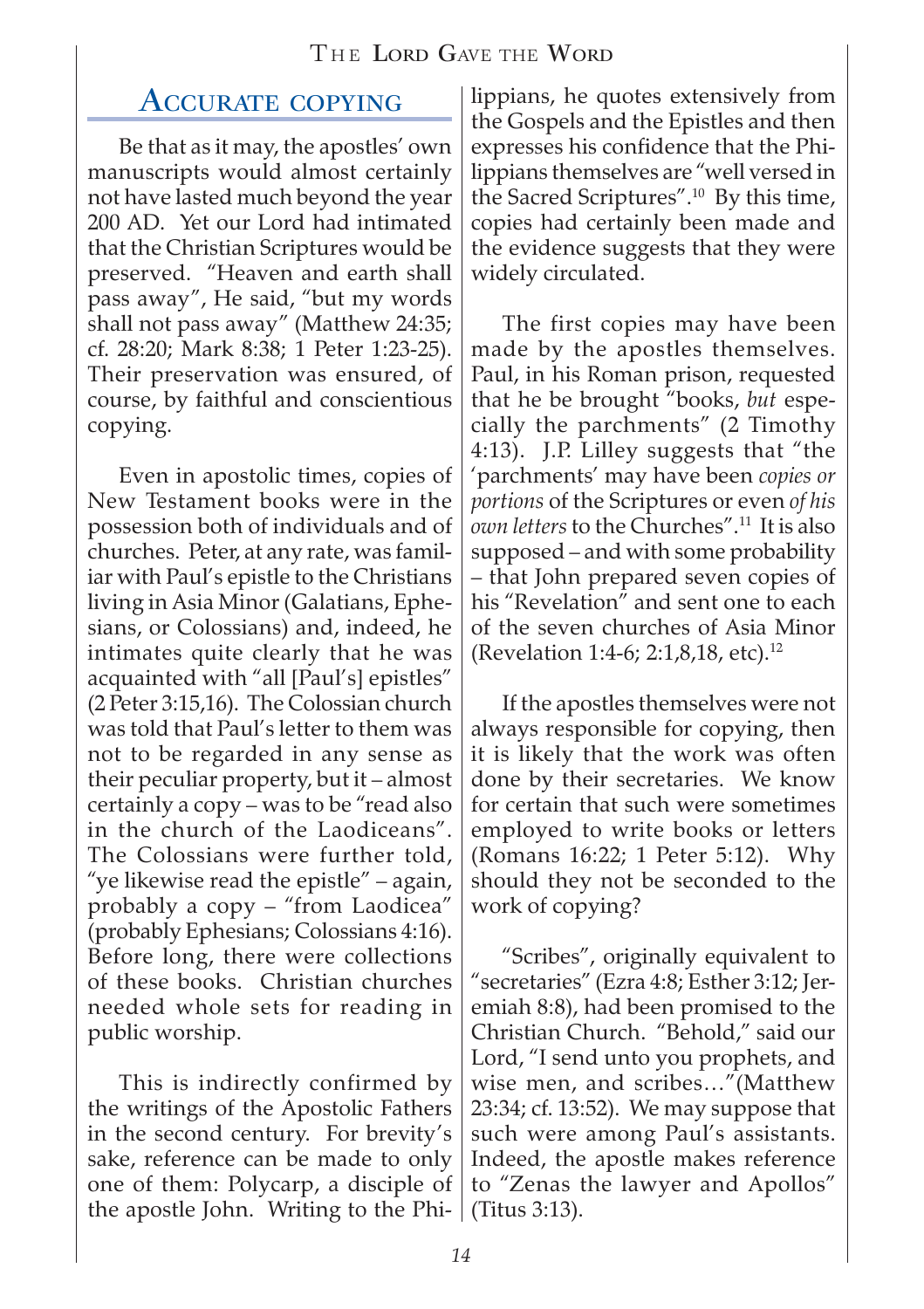The copyists transcribed these documents with scrupulous care. How can we be sure about this? *First of all*, these New Testament books were invested with the same sanctity as were the Old Testament Scriptures (I Timothy 5:18 which cites Luke 10:7, along with Deuteronomy 25:4, as "scripture"; and 2 Peter 3:16 which places Paul's epistles in the same category as "the other scriptures"). *Second*, nearly all the early copyists would have been hired or converted Jewish scribes whose reverence for God's written Word compelled them to study perfect accuracy in transcription (Jeremiah 36:28; cf. Deuteronomy 10:4). *Third*, the writings themselves, claiming to be the inspired and authoritative Word of God, issued most severe prohibitions against any kind of tampering with the holy text (1 Corinthians 2:13; 2 Corinthians 2:17; Revelation 22:18,19). *Fourth*, knowing that the apostles were still alive and active, the early copyists would have been all the more careful to produce manuscripts of first-class quality. *Fifth*, and finally, if at first the task of making copies was committed to the apostles' fellow-workers who were known as "evangelists" (and according to Eusebius it was their responsibility to "give [new converts] the book of the divine Gospels"),<sup>13</sup> it should be remembered that these men received the miraculous gifts of the Holy Spirit and were therefore peculiarly equipped to preserve the inspired text (2 Timothy 1:6, 4:5).

Furthermore, there is a divine factor which must not be overlooked. In His superintending and gracious that the authentic text of the New Testament was transmitted to future generations.

# TEXTUAL VARIANTS

Notwithstanding all this, errors did appear in some copies and, as more copies were made, there began to appear a number of variant readings. These are usually classified as (1) *unintentional* changes, and (2) *intentional* changes. The unintentional kind include misspelt words, confusion of letters, changes in the word-order, the use of synonyms or verbal equivalents, and the omission or repetition of letters, words, lines, and even sections. By far the largest number of variants are due to slips like these on the part of the scribes.

There are, however, intentional changes, by which we mean deliberate tampering with the sacred text, usually in the interests of a particular theology or doctrine. Dionysius, a minister at Corinth, in a letter dated about AD 168-170, deplores the fact that his own letters have been altered, and then adds: "It is not marvellous, therefore, if some have set themselves to tamper with the Dominical Scriptures".<sup>14</sup> An unknown author (thought by some to be Hippolytus, but by others, Gaius) writes somewhere around AD 230: "They (the heretics) laid hands fearlessly on the divine Scriptures, saying that they had corrected them".15 Who were the heretics who dared to do such a thing?

providence, God evidently ensured | lus, and Apollonides, but others were Some are practically unknown, as Asclepiades, Theodotus, Hermophi-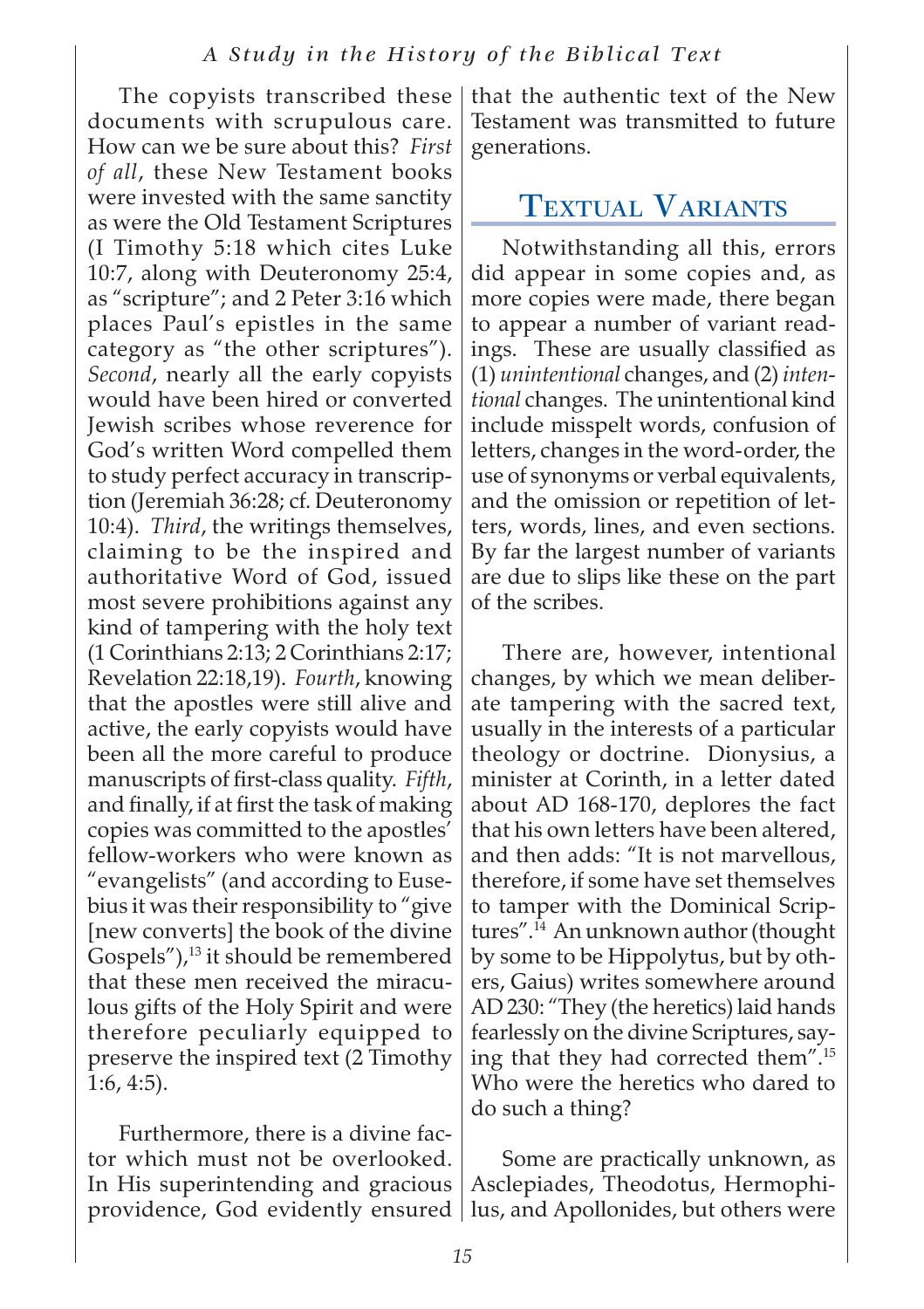#### THE LORD GAVE THE WORD

well-known as, for example, some of the early Gnostics (who taught salvation through a secret knowledge): Basilides, Valentinus, and of course Marcion, who accepted as canon only his mutilated editions of Luke's Gospel and ten of the Pauline epistles. "Marcion expressly and openly used the knife, not the pen, since he made such an excision of the Scriptures as suited his own subject-matter".<sup>16</sup>

### **REPRODUCING** THE AUTHENTIC NEW TESTAMENT TEXT

Orthodox teachers were fully aware of these wicked alterations, exposing them both in their teachings and in their writings. As a result, manuscripts considered faulty were not generally used for copying purposes. Only those which faithfully preserved the original became the standard documents from which multiplied copies were made.

Do we have any evidence, however, for believing that this is indeed what happened?

Early Christian leaders certainly claimed ability to evaluate the various manuscripts and decide which were the best and most accurate. For example, Irenaeus in his great work "Against Heresies" refers to "the most approved and ancient copies".17 The kind of criteria used to ascertain a faithful text would be such as the following:

**1.** *The identity of the copyist***.** If he was an ordinary Christian man, his proper transcript.

copy would probably contain a number of mistakes. If, on the other hand, he was known to be an apostolic assistant or professional scribe, a very high degree of accuracy could be expected.

**2.** *The nature of the manuscript from which the copy was made***.** In earliest times this may have been the inspired original, but later it would certainly have been itself a copy. Now many copies were what we call "private" copies: that is, such as were intended for personal and devotional use. Some, however, were "official" copies from which Christian ministers read and preached in the services of public worship. The latter would always prove far more reliable than the former. Copies made from these would share much of their reliability.

 **3.** *The number of copyings which had already taken place***.** A copy of the original or one of the earliest copies of the original would be far more likely to provide a sound text than a copy with a long and rather complicated line of descent. Hence, the oldest copy was not always reckoned the best, for it may have been copied from another of the same period, whereas a later copy may have been copied from a much earlier one, close to the original.

 **4.** *The place where the copy was found***.** Churches themselves became the custodians of the pure Word of God (as was the case formerly with local synagogues); and if the copied document had been preserved in a church, one could be reasonably certain that it was a recognized, true and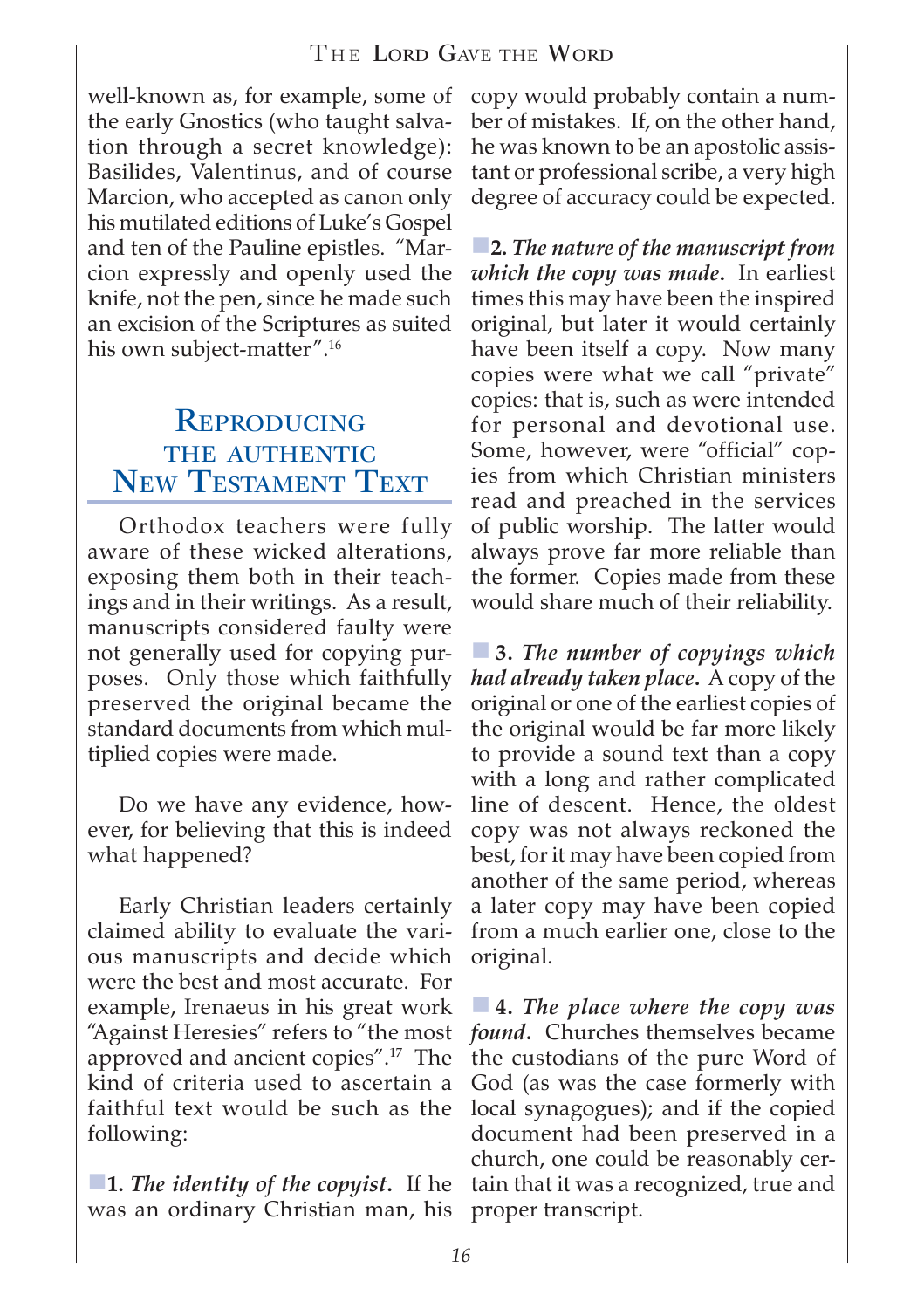**5.** *The general quality of the copy***.** Some copies are manifestly faulty. They are badly written and full of mistakes of the most palpable character. Whoever produced them was either ignorant or careless – or, of course, both. These would neither be regarded nor used as trustworthy witnesses to the authentic New Testament text. The carefully written copies, however, would inspire confidence and, as a result, they would be painstakingly transcribed.

 **6.** *The agreement with other existing copies***.** It would be a mistake to assume that a scribe had only one text before him. In the first two centuries there was a rapid multiplication of copies, so it was possible by comparing copies to detect odd readings and, in the same way, to ascertain what the inspired writers actually wrote. The early Christians were in a far better position to do this than we are. After all, they had access to manuscripts which have long since perished.

 **7.** *The close proximity to a wellknown Christian centre***.** A copy made at a distance from where apostles and their immediate successors had regularly ministered would be the most likely to have suffered some serious changes or alterations; but a copy made in an area of early church activity would very probably be the representative of a pure textual tradition.

 Orthodox teachers of the first and second centuries may not always have had access to the best manuscripts but they appear to have known how to identify "the approved and ancient tions from the Gospels, the Pauline

copies". Every attempt was made to utilize their underlying text, with the result that *the overwhelming majority of early Greek manuscripts were in essential agreement*. We may therefore believe that *the text of the majority represented the Original with impressive accuracy*.

### THE SURVIVING GREEK **MANUSCRIPTS**

 According to one recent list, the total number of manuscripts of the whole or a part of the New Testament is 5,488.18 They are placed in the usual categories:

### ■ 1. *Papyri.*

 According to the 1989 statistics, there are *96* of these catalogued. Nearly all are fragmentary, although originally they would have appeared in codex or book form. They have mainly been discovered in Egypt where the climate and sand have helped to preserve them. When referring to these fragments, scholars use the letter 'P' followed by a serial number: P1, P2, P3 and so on.

 P52 (the so-called Rylands fragment) is reckoned the oldest. It measures only 2 1/2 by 3 1/2 inches and contains a few verses from the Gospel of John (18:31-33, 37-38). It is dated approximately 125 AD.

 Among the most important are P45, P46, and P47. Known as the Chester Beatty Biblical papyri (after Sir Chester Beatty who acquired them in 1930-1), these contain por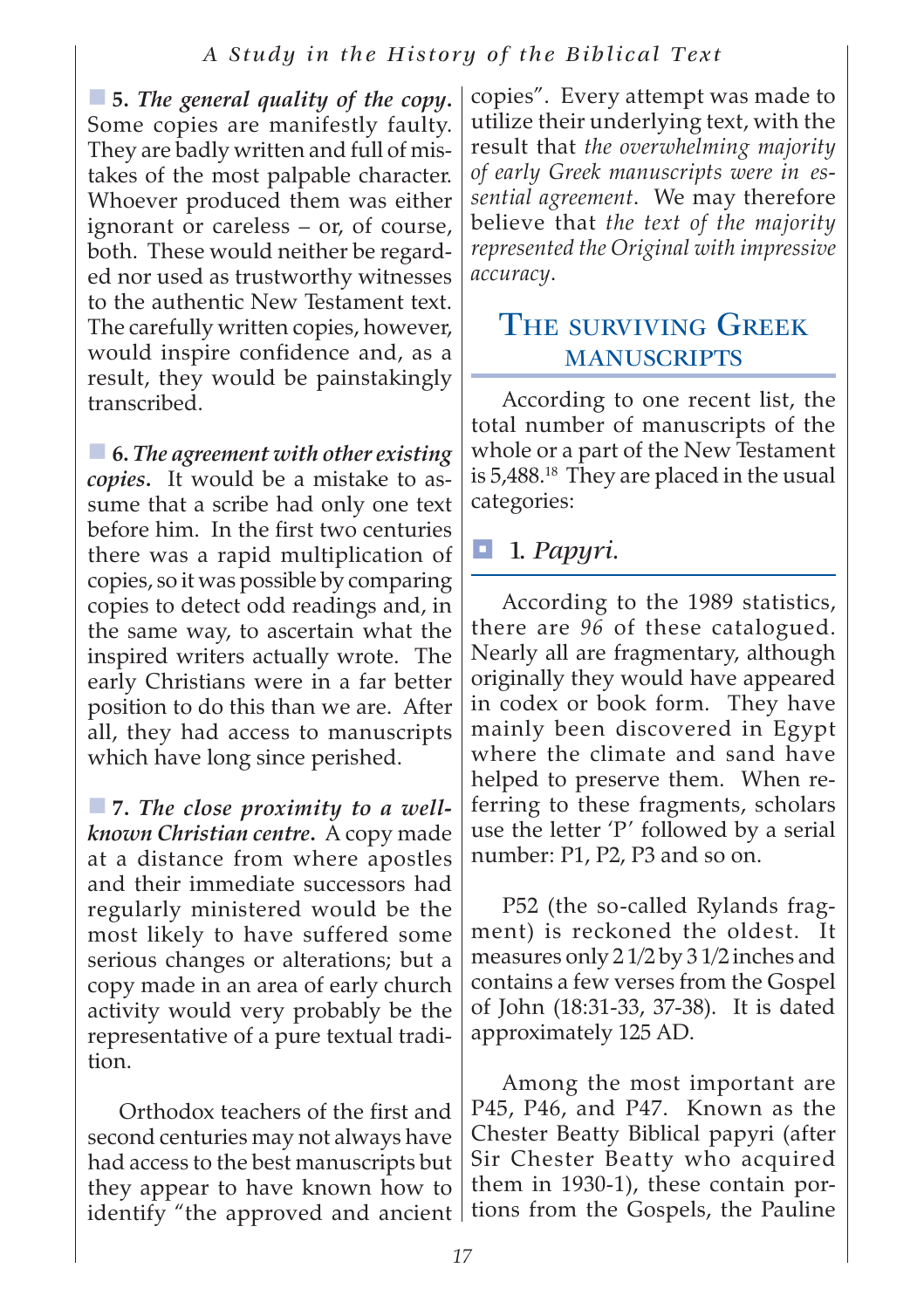Epistles and the book of Revelation. Another important collection is the Bodmer Library collection (acquired by M. Martin Bodmer from 1956 onwards). This includes P66, pages and fragments from a codex of John's Gospel, written around 200 AD; and P72, a third century copy – and therefore possibly the earliest we have – of the Epistles of Peter and Jude.

#### 2. *Uncials.*

 There are *299* known uncials. Written from the beginning of the fourth century on parchment or vellum and in codex or book form, they are all in the uncial script: that is, they are all written in capital letters with no punctuation. The earlier ones are actually designated by capital letters along with serial numbers beginning with a zero (e.g., A-02). Later ones simply have the numbers (e.g., 046).

 Among those in the British Museum is Codex Alexandrinus, A-02. This was copied in Egypt in the first half of the fifth century and, when complete, it contained the whole Greek Bible along with one or two apocryphal works. It now contains practically the whole of the Old Testament and most of the New (omitting Matthew 1:1-25:6; John 6:50-8:52; 2 Corinthians 4:13-12:7). The Patriarch of Alexandria presented this manuscript to Charles I in 1627.

 Another codex which dates from the fifth century is Codex Bezae, D-05. In 1581, Theodore Beza, successor to John Calvin, presented this manuscript to Cambridge University where it still remains. This codex has both Testament and several large sections of

Greek and Latin texts (the left page in the former, the right in the latter) and it contains most of the Gospels and the Book of Acts, together with a few verses from 3 John.

 The most famous of the uncials are Codex Sinaiticus, Aleph-01 (Aleph being the first letter of the Hebrew alphabet), and Codex Vaticanus, B-03.

 Codex Sinaiticus, dated in the mid- or late-fourth century, contains only a part of the Old Testament but the whole of the Greek New Testament. It is the only complete uncial manuscript of the New Testament extant. This Egyptian codex was written on vellum, with four columns of forty-eight lines on each page, but there are clear indications in the text itself that it has several times been corrected. In the year 1844 Constantine Tischendorf discovered some of its leaves in a waste-paper basket in the library of St. Catherine's monastery on Mount Sinai. He had to wait until 1859, however, before he had sight of the whole New Testament. After obtaining permission, he transferred it to Cairo where he produced a copy of it; and in 1862, through the generosity of Alexander II, the Russian Emperor, he published an edition of the manuscript with an Introduction and Critical Notes.

 Codex Vaticanus may also be dated about the middle of the fourth century and, like Aleph, it is written on fine vellum but with three columns to the page, each consisting of forty-two lines. Once a complete Greek Bible, it has long since lost portions of the Old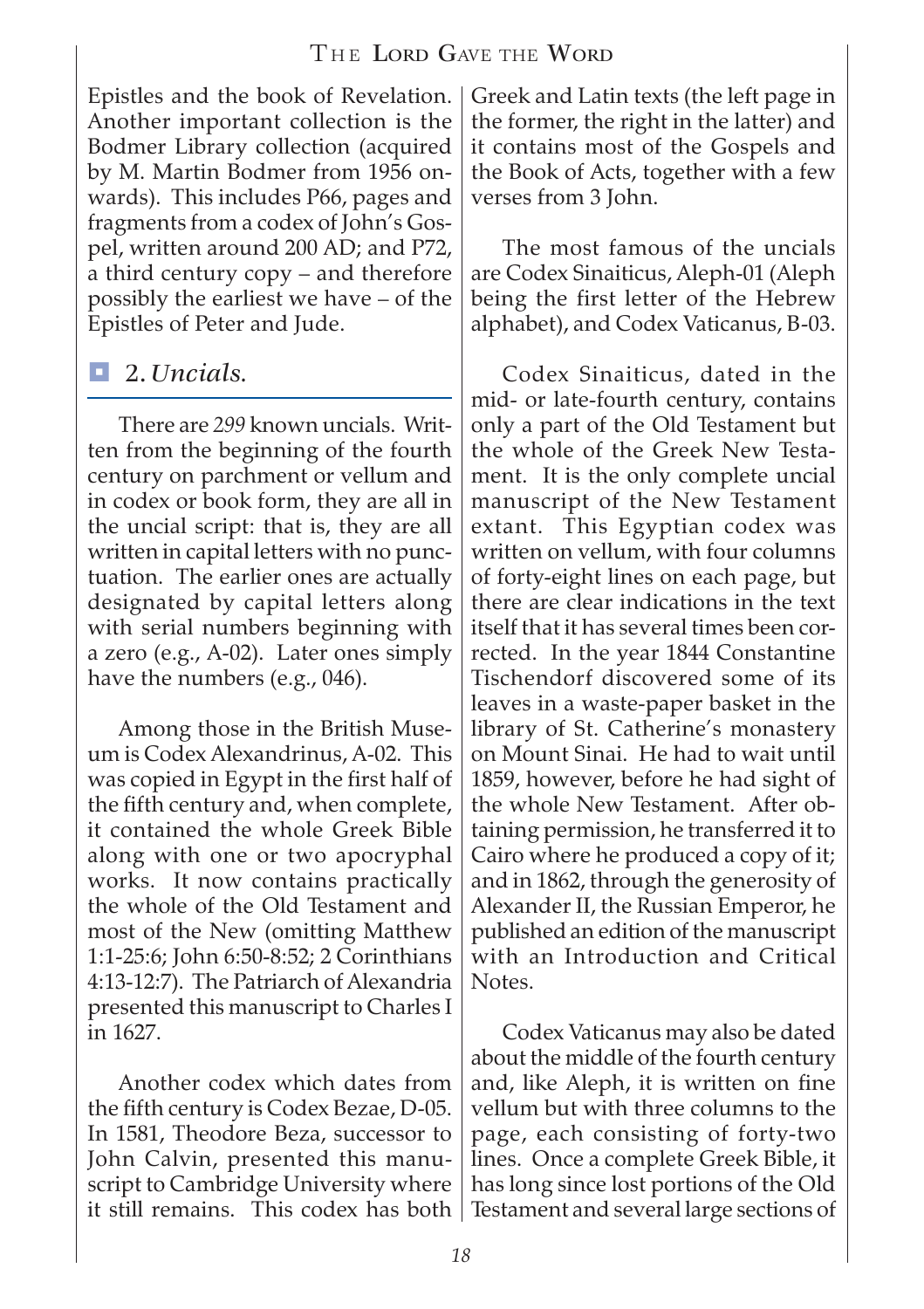the New Testament. Missing from this uncial are the Pastoral Epistles, Philemon, the conclusion of Hebrews (9:14 to the end), and the whole of the book of Revelation. Various correctors have been at work on the manuscript and, in the tenth century, someone traced over much of the original, fearing, it seems, that its letters might otherwise fade away. Peculiarities in spelling suggest an Alexandrian origin but no-one knows how it came into the Library of the Vatican in Rome. The Library was founded in 1448 by Pope Nicolas V and this manuscript is listed in the earliest catalogue, issued in 1475. Samuel Tregelles tried to consult it in 1845 but he was greatly hindered by its clerical custodians. In 1866, Tischendorf was given permission to study it for forty-two hours and, from his study and notes, an edition of this manuscript – Codex B – was produced in 1867. This was followed by an edition issued by the Papal authorities and prepared by Vercellone and Cozza in 1868; and, then, in 1889-90, a photographic facsimile was made available to scholars.

### 3. *Minuscules.*

 There are *2,812* of these. They are called minuscules because they are written not with capitals but with small letters (called minuscules or cursives). This style of writing had been used for centuries in private documents but it was not until the ninth century that it was used for literary purposes. With the demand for New Testament books ever increasing, this script had the advantages of taking less time to write and of occupying

purposes of identification, they are designated by ordinary numbers (1,2,3 and so on).

 The minuscules, then, were written from the ninth century onwards; but their later date does not necessarily mean that they are less credible witnesses to the originals. Ninth century manuscripts may have been copied from others of the third century. As Professor Warfield once observed, "It is not the mere number of years that is behind any ms. that measures its distance from the autograph, but the number of copyings".19

 These minuscules include the following:

MS 1: a codex of the twelfth century, containing the whole of the New Testament, apart from the book of Revelation. MS 4: a twelfth century copy of the four Gospels. MS 12: an eleventh century copy of the Gospels. MS 21: from the tenth century but also containing the Gospels. MS 43: an eleventh century work in two volumes, the first containing the Gospels and the second, the Acts and the Epistles. MS 330: eleventh century, containing the Gospels, Acts, and Epistles. MS 565: a very fine ninth century copy of the Gospels, written in gold letters on purple vellum.

#### 4. *Lectionaries.*

less space on the parchment. For  $\vert$  churches. Most of them use uncial Totalling *2,281*, these are texts from as early as the sixth century, containing the Gospels and Epistles (Evangeliaria and Apostoli) appointed to be read in the early Christian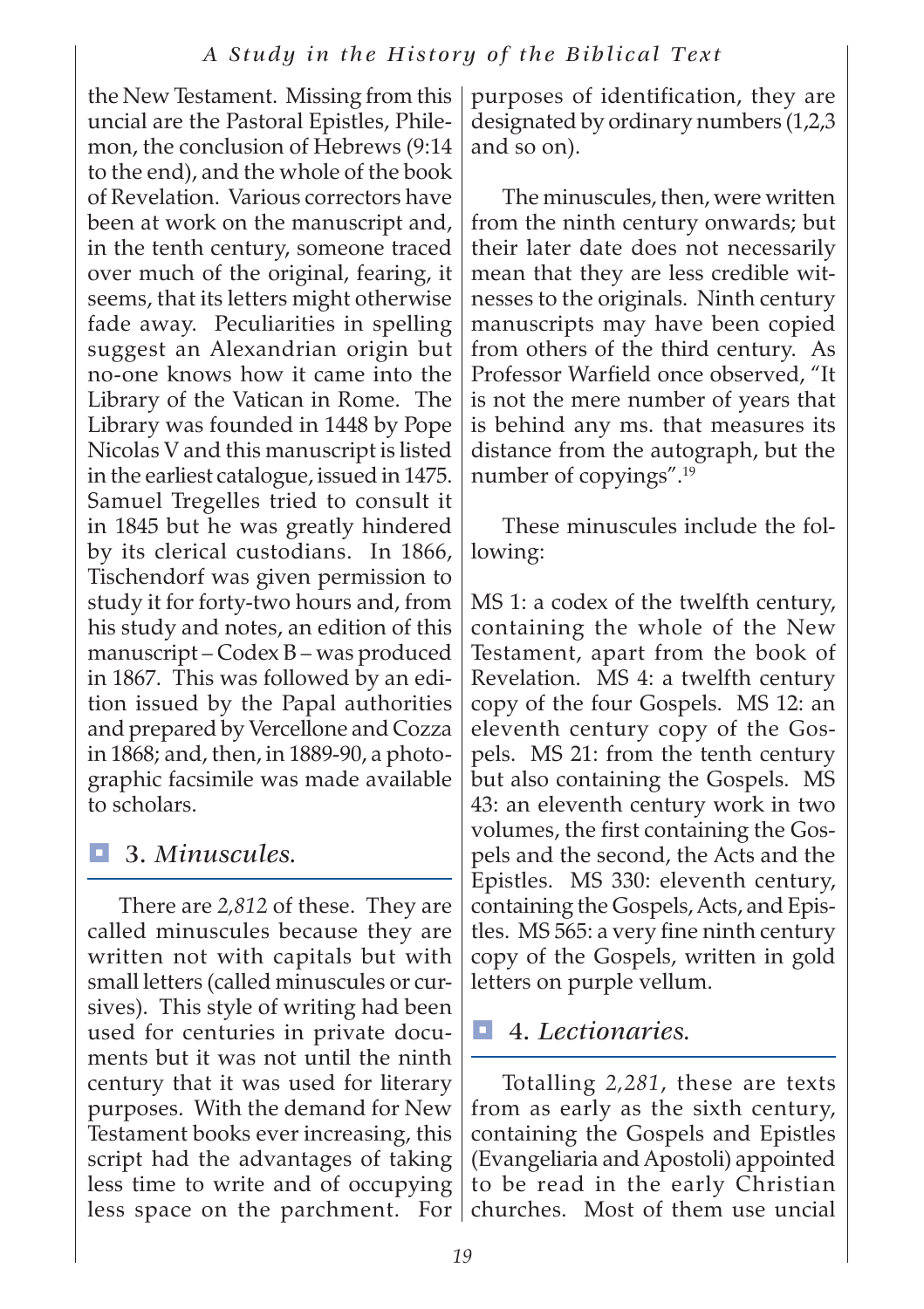letters but some are minuscules; and, once again, designation is by numbers but this time prefixed with an '*l*' or with the abbreviation 'Lect' (e.g., *l*59 or Lect. 1280).

 These are important manuscripts, not only because some of them are early, but also because they were used for reading in the public services of the Church. *The greatest care would have been taken over these church copies to preserve their original purity*; and *the testimony of a lectionary* would be, in effect, *the testimony of all the churches*. Now, the surviving lectionaries which have been examined are found to agree to an amazing extent. The only reasonable explanation, surely, is that there was *a recognized lectionary text*.

### **CLASSIFICATION**

 A great number of Greek manuscripts is therefore available to us, written from as early as the second century. Scholars who have studied them maintain that, while there are variants, certain manuscripts have a great many readings in common which suggests that there are groups or families. The major text-types are as follows: (i) the Byzantine (sometimes called the Traditional, Majority, or Antiochian text); (ii) the Alexandrian (or what some have called Neutral Text); (iii) the Western; and (iv) the Caesarean.

 For the purposes of this article, the last two text-types do not require detailed comment. It was B.H. Streeter, in *The Four Gospels* (1924), who first claimed to have found the Caesarean

text. He believed that this was the text of Mark's Gospel which Origen quoted after 231 AD, the year in which he came to Caesarea. Modern textual critics, however, doubt whether this can really be called a distinct text-type. They tend rather to think of it as a mere mixture.

 As for the Western text-type, identified by B.F. Westcott and F.J.A. Hort, and thought to originate in Western Europe, there would appear to be *some* evidence for its existence. It is represented by Codex Bezae (fifth century), Codex Claromontanus (sixth century), and the Old Latin and Curetonian Syriac translations (third and fifth centuries respectively). It is also quoted by some of the early Church Fathers, such as Irenaeus, Tertullian, and Cyprian. However, this text-type is often radically different from all others. It is marred by a number of omissions, not only of verses but also of whole passages. Its prevailing tendency, however, is to make additions, either by way of paraphrase or by the insertion of additional details. In the Gospels (especially in the latter part of Luke's Gospel) it is shorter, while in the Acts it is a great deal longer (approximately 10% longer). Sir Frederic Kenyon described it as "a type of text characterised by very free departures from the true tradition". Paucity of manuscript support, along with a multitude of distinctive readings, renders this text-type at best questionable, at worst wholly unreliable.

 This really leaves us with two major groups of texts: the Byzantine and the Alexandrian.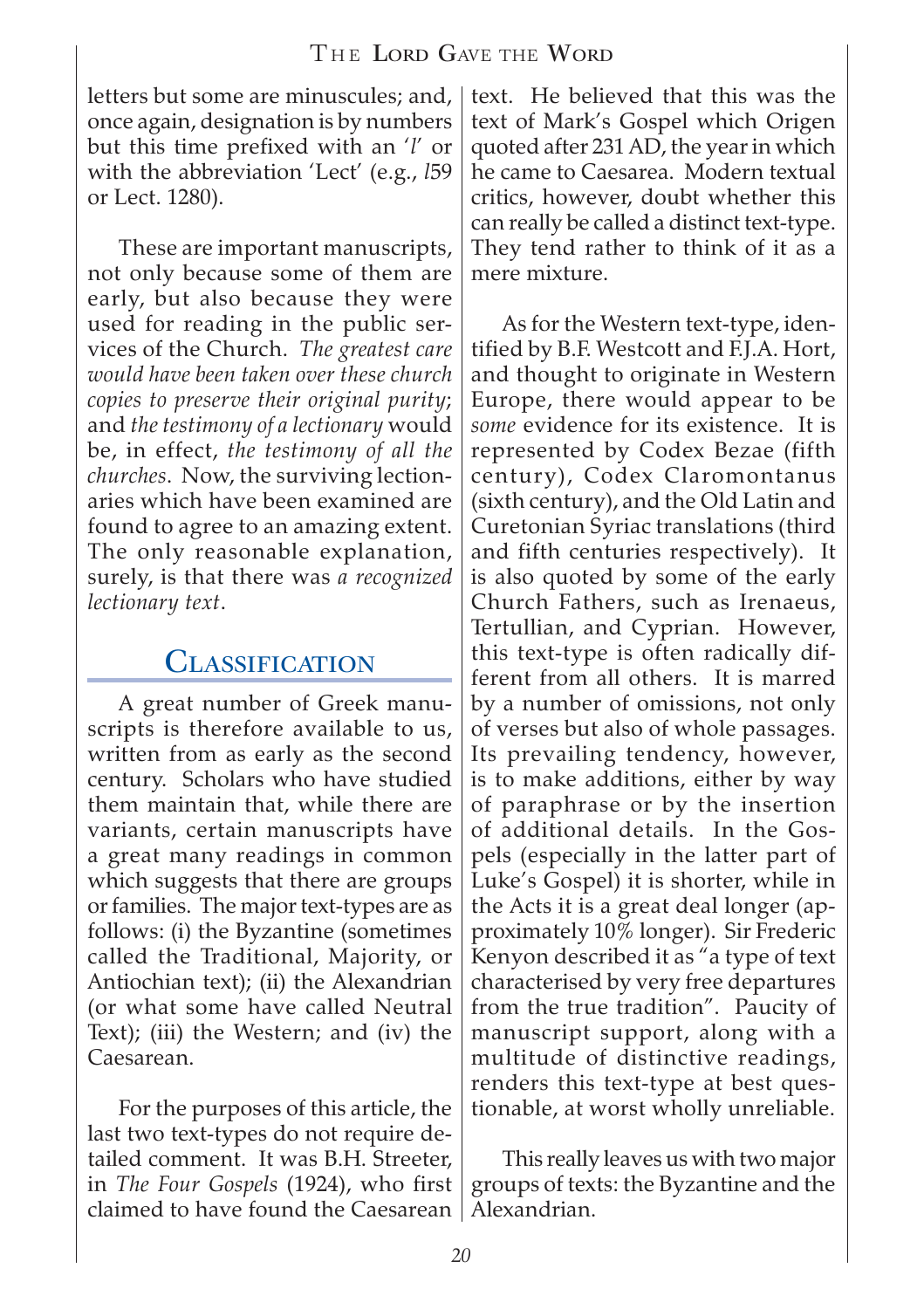#### **A.** *The Byzantine Text-type*

 This text receives its name from the fact that it was early associated with the imperial capital of Constantinople, formerly called Byzantium, and also from the fact that it became the standard text of the Christian Church throughout the Byzantine period, 312-1453 AD (and actually long after that). Prior to its enthronement in the Eastern capital, however, this form of text had been preserved in Antioch, capital of the Roman province of Syria. Christian teachers connected with the church there clearly used it. These include Basil of Caesarea, Gregory of Nyssa, Gregory of Nazianzus (the Cappadocian Fathers), Theodoret of Cyrus, and Chrysostom of Constantinople (who moved from Antioch to become bishop of Constantinople in 398 AD).

 The Byzantine text-type has *overwhelming support from the Greek manuscripts*.

 In the early papyri there is an impressive number of distinctively Byzantine readings. P45 and P46 of the Chester Beatty Papyri contain such readings, as does P66 of the Bodmer Library collection. Professor H. A. Sturz was able to list *150 Byzantine readings with early papyri support.*20 This plainly shows that, contrary to the views of earlier textual critics, the Byzantine readings can be traced as far back as the second century.

 Among the Uncials, this text is found in the fifth century Codices Alexandrinus (A-02; Byzantine in the Gospels), and Ephraemi (C-01), and in Byzantine text. Edward Miller, after

practically all the later ones. It is estimated that approximately 95% of the Uncial manuscripts have a Byzantine type of text. Even more can be claimed for the Minuscules, since nearly all of these are Byzantine in their readings.

 The Lectionaries thus far examined also give support to the Byzantine texttype.

#### *1. Supported by the early Versions*

 These were the early translations of the New Testament Scriptures, prepared to help spread the Christian Faith among the peoples of the world. Among the earliest known to us are the Syriac (or Aramaic) and Latin Versions which go back to the midsecond century. The Peshitta, "Queen of Versions", is one of the early Syriac translations and it certainly contains Byzantine readings. This is also true of the Gothic version of the fourth century, said to be translated by Ufilas, bishop of Antioch.

#### *2. Confirmed by the early Fathers*

 Critics who deny the primacy of the Byzantine text, preferring to view it as a fourth century revision, often refer to the fact no Early Church Father before Chrysostom (347-407 AD) appears even to refer to it, let alone quote from it. Now this is simply not true. Painstaking scholarly research has shown that Justin Martyr (100-165 AD), Irenaeus (130-200 AD), Clement of Alexandria (150-215 AD), Tertullian (160-220 AD), Hippolytus (170-236 AD), and even Origen (185- 254 AD) quote repeatedly from the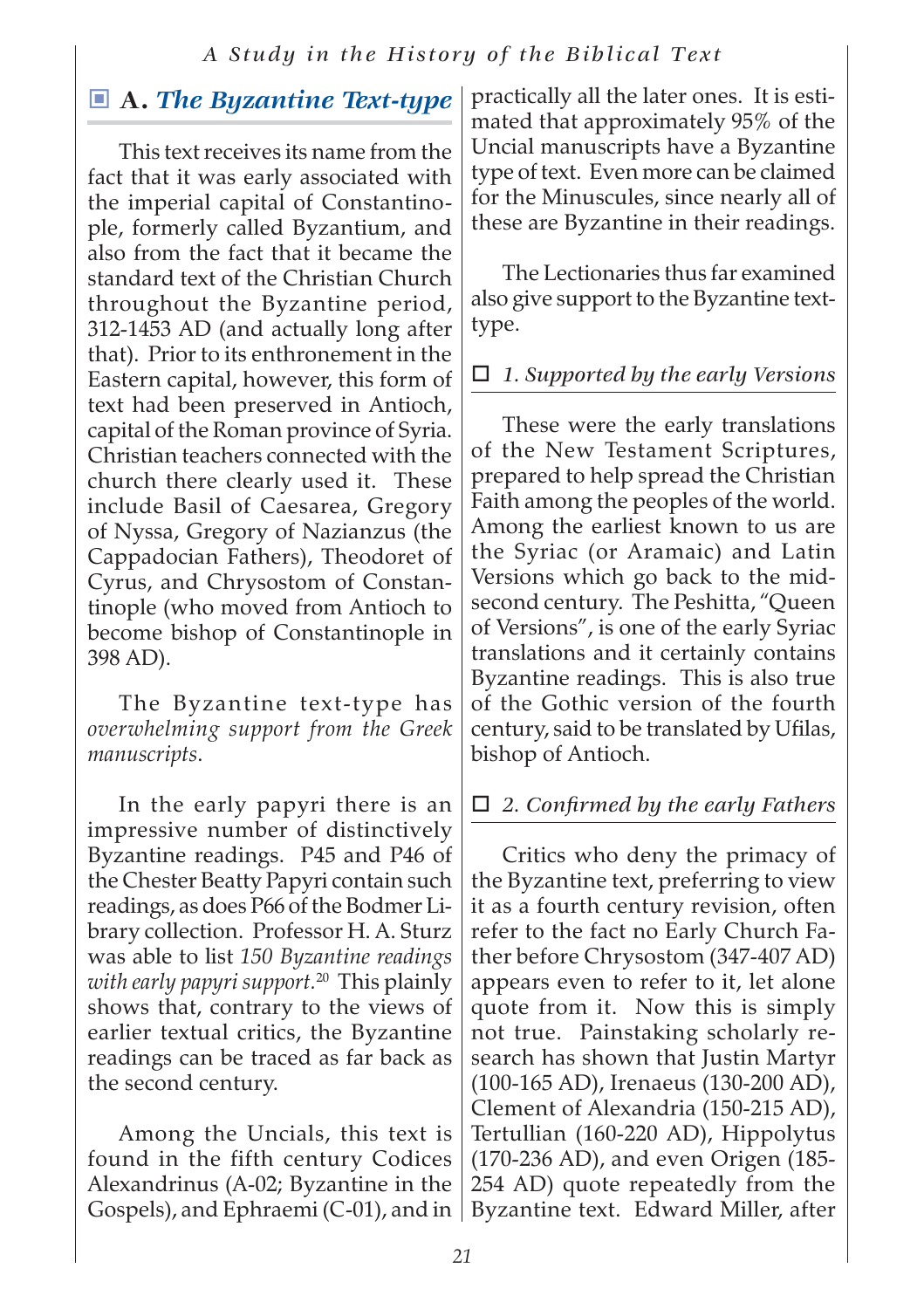classifying the citations in the Greek and Latin Fathers who died before 400 AD, found that their quotations supported the Byzantine text 2,630 times (and other texts only 1,753 times). Furthermore, subjecting thirty important passages to examination, he found 530 testimonies to the Byzantine text (and only 170 in favour of its opponents). This was his conclusion: "The original predominance of the Traditional Text is shewn in the list of the earliest Fathers. Their record proves that in their writings, and so in the Church generally, corruption had made itself felt in the earliest times, but that the pure waters generally prevailed… The tradition is also carried on through the majority of the Fathers who succeeded them. There is no break or interval: the witness is continuous".21

 The plain fact of the matter is that by the fourth century the Byzantine text was emerging as the authoritative text of the New Testament and for the next twelve hundred years (and more) it held undisputed sway over the whole of Christendom.

#### *3. The Printed Greek New Testament*

 The Greek New Testament was first printed in 1514, although not published in a separate edition until 1522. This was the work of Francisco Ximenes, Cardinal Primate of Spain, and it formed part of his six-volume Complutensian Polyglot. In his Dedication to Pope Leo X, Ximenes wrote: "For Greek copies indeed we are indebted to your Holiness, who sent us most kindly from the Apostolic (1560), The Bishops' Bible (1568), and,

Library very ancient codices, both of the Old and New Testament; which have aided us very much in this undertaking". The resultant Greek text appears to be have been of the Byzantine type (and there is no evidence that Ximenes ever followed the Codex Vaticanus [B]).

 In 1516, when Desiderius Erasmus, the foremost scholar in Europe, published the first edition of the Greek New Testament, he based it on representative Byzantine manuscripts. Erasmus issued four further editions of his work, in 1519, 1522, 1527, and 1535. Others soon followed in his footsteps: most notably, Robert Estienne (Latinized as Stephanus), the French editor and printer, whose published text in 1546 was practically identical with that of Erasmus. There were three subsequent editions in 1549, 1550, and 1551. Still further editions were edited and published by Theodore Beza between 1565 and 1604. Then, in 1624, Bonaventure and Abraham Elzevir issued their edition. The Preface to the Elzevirs' second edition, published in 1633, contains the words: "Therefore you have a text now received by all, in which we give no alteration or corruption". From this came the now familiar name "*The Received Text*".

 The Byzantine text was *the underlying text of all the great English Protestant Bibles*, including those associated with the names of William Tyndale (1525), Miles Coverdale (1535), John Rogers (1537), and Richard Taverner (1539), as well as those known as The Great Bible (1539), The Geneva Bible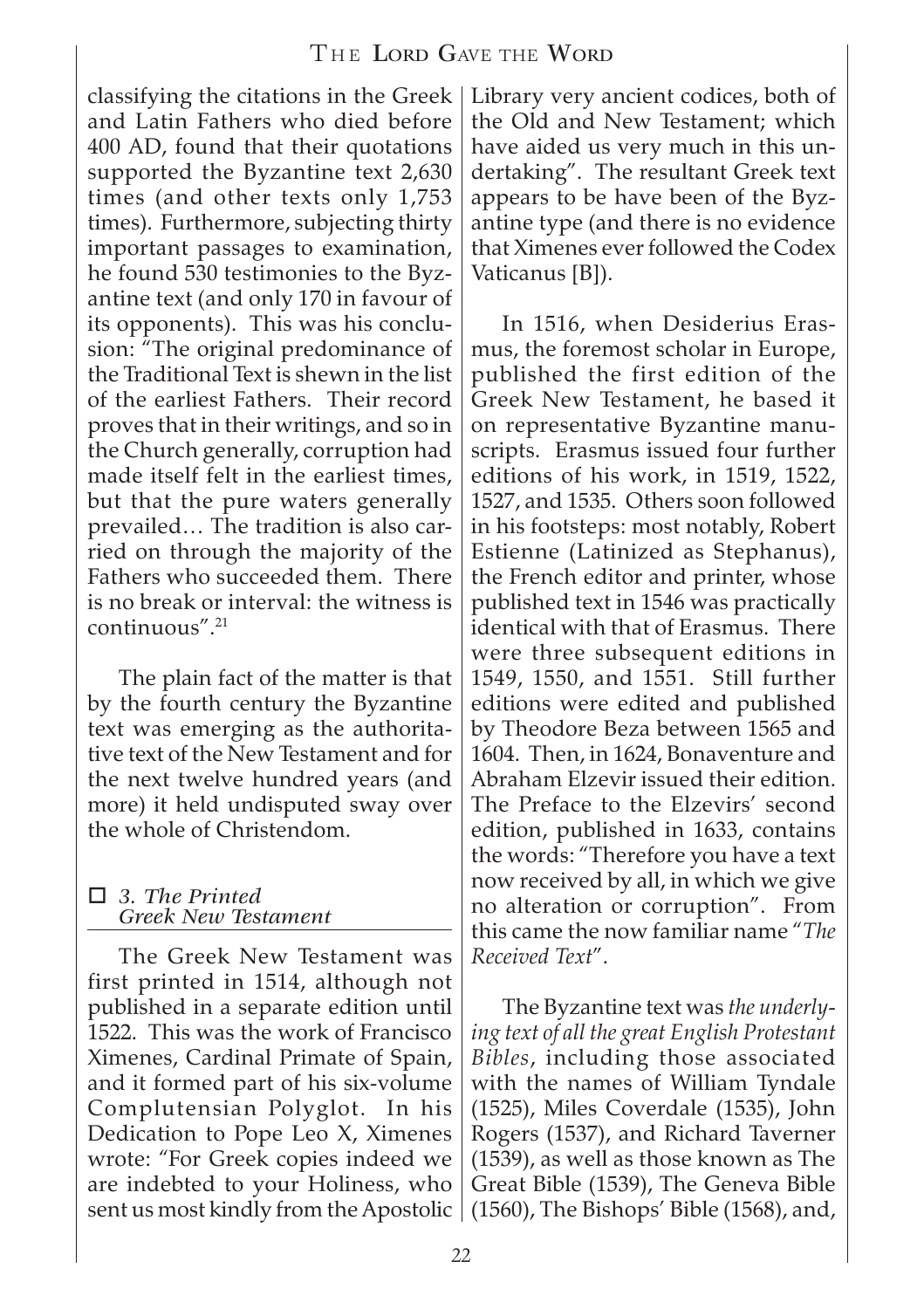of course, the Authorized Version (1611); and the Reina in Spanish, the Karoli in Hungarian, the Luther in German, the Olivetan in French, the Statenvertaling in Dutch, the Almeida in Portuguese and the Diodati in Italian.

 Summing up here, the arguments in favour of the Byzantine text are as follows:

 **1.** This text-type is *associated with the city of Antioch in Syria*. After Stephen's death, Christians from Jerusalem fled to this city and began to preach the Gospel to the Greeks there (Acts 11:19,20). A strong church came into being, largely through the ministries of Barnabas and Paul (11:22-26), and from this church the apostle started on each of his missionary journeys (Acts 13:1-3, 15:35,36, 18:22,23). Other apostles visited the place, including the apostle Peter (Galatians 2:11,12). It was not long before Antioch became the mother city of Gentile churches and, after the fall of Jerusalem in 70 AD, it became the true undisputed centre of Christianity. A text proceeding from Antioch would be the text approved by the apostles and the early Christian Church.

 **2.** As has already been observed, this text received its name from Constantinople (Byzantium), the capital of the Eastern Empire, because it soon became established there as the standard Greek text. Constantinople was the centre both of the Greek-speaking world and of the Greek-speaking Church, for whereas in the West, Greek had given way to Latin, in the East, it had remained the official and Byzantine.

common language. This meant, of course, that *Greek scholars in Constantinople were peculiarly fitted to recognize and reproduce the authentic text.*

 **3.** *During the fourth century when this text became supreme, the Church was blessed with exceptional scholars* such as Methodius (AD 260-312), Athanasius (296-373), Hilary of Poitiers (315-67), Cyril of Jerusalem (315-386), and Gregory of Nazianzen (330-394). These men – and others like them – were involved in formularizing orthodox doctrine and ratifying the canon of the New Testament. They also devoted themselves to the study of the text; and they had an advantage over later critics on account of their access to many early and invaluable manuscripts which long since have perished. The emergence of a predominant text from this period is highly significant. It was obviously considered the genuine, uncorrupted, and authorised text.

 **4.** The Jews were appointed the guardians of the divine revelations imparted to them and, in fulfilment of the trust reposed in them, they carefully preserved the Old Testament text uncorrupted and entire (the Hebrew Massoretic text). As the apostle Paul has observed, "unto them were committed the oracles of God" (Romans 3:2). Now it is reasonable to suppose that *the New Testament Scriptures were committed to professing Christians, or to the professing Christian Church*. The question which naturally arises is: Which text-type, generally speaking, has been recognized and propagated by the Church from earliest times? The answer is: the text-type known as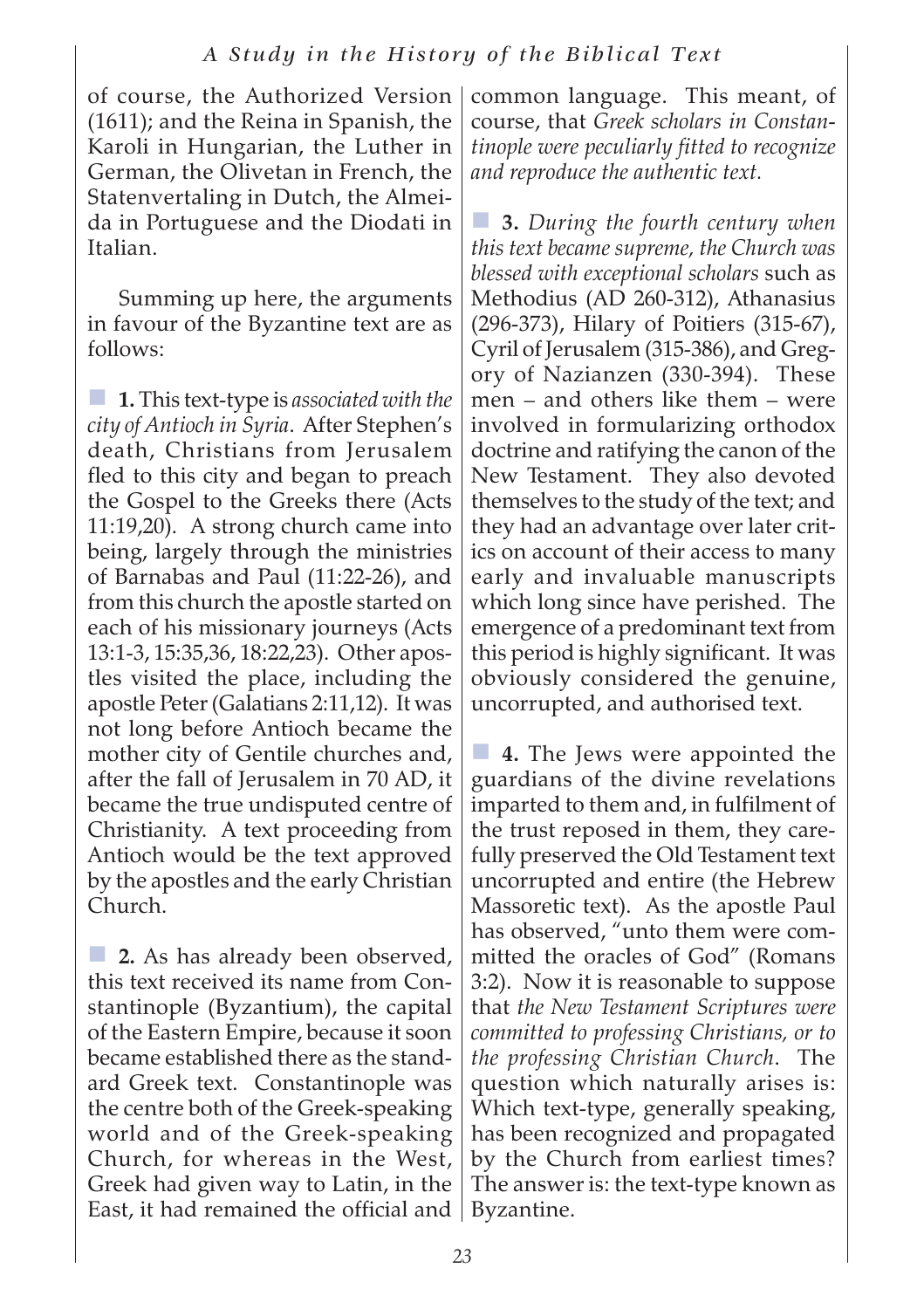#### THE LORD GAVE THE WORD

 **5.** The fact is that *approximately 90% of the Greek manuscripts represent the Byzantine text-type*. Although these manuscripts are not as early as some critics would have liked, they are so numerous that we must assume that there were literally hundreds of older parent-documents, many of which belonged to earliest Christian times. Somehow this fact has to be explained; and it is not at all satisfactory to persist in arguing – against mounting evidence – that the Byzantine text does not appear in history until the fourth century. This text is early. It became widespread because it faithfully represented the original.

 **6.** *Providential care has always been exercised towards God's Truth, because believers have needed that Truth in an accurate and correct form* (Matthew 24:35; 1 Peter 1:23,25). Hence, the Word given by inspiration has been the same as that subsequently published (Psalm 68:11). It is inconceivable that God would give a totally corrupt and mutilated text to His people and then allow that text to be used by them for over eighteen centuries. Yet that is exactly what some modern textual critics would have us believe! "Let it be remembered", writes Dr. Owen, "that the vulgar copy we use (The Received Text) was the public possession of many generations…; let that, then, pass for the standard, which is confessedly its right and due, and we shall, God assisting, quickly see how little reason there is to pretend such varieties of readings as we are now surprised withal".<sup>22</sup>

**7.** It is reasonable to suppose that *God acted similarly with respect to the* 

*texts of the Old and New Testaments.* His method with the Old Testament was to preserve the text, in a practically unaltered form, through many generations. The result – as Christ and His apostles clearly taught – was a Book in which every letter and part of a letter was sacred (Matthew 5:18; cf. John 10:35). When this ancient revelation was supplemented, God proceeded in the same way: He infallibly recorded His latest Word, placed it in the possession of His Church, and then *ensured that it was passed on through succeeding centuries, even to this present time*. "The word of the Lord…liveth and abideth for ever" (1 Peter 1:25).

#### **B.***The Alexandrian Text-type*

 This is a very small group of manuscripts. Peculiarities of spelling show that they are to be associated with Alexandria in Egypt; and, not surprisingly, readings from this type of text are to be found among the early Egyptian papyri (e.g., P46, P47). Its chief representatives, however, are Codex Sinaiticus (or Codex Aleph) and Codex Vaticanus (or Codex B).

 Support for this text-type comes from the Alexandrian Fathers, most notably from Origen (AD 185-254) and Cyril (376-444).

 Several things should be observed here:

 1. This text-type *originated from Alexandria, in Egypt*. Scripture gives no indication that there was ever an apostolic presence in those parts, but church history reveals that many notorious heretics lived and taught there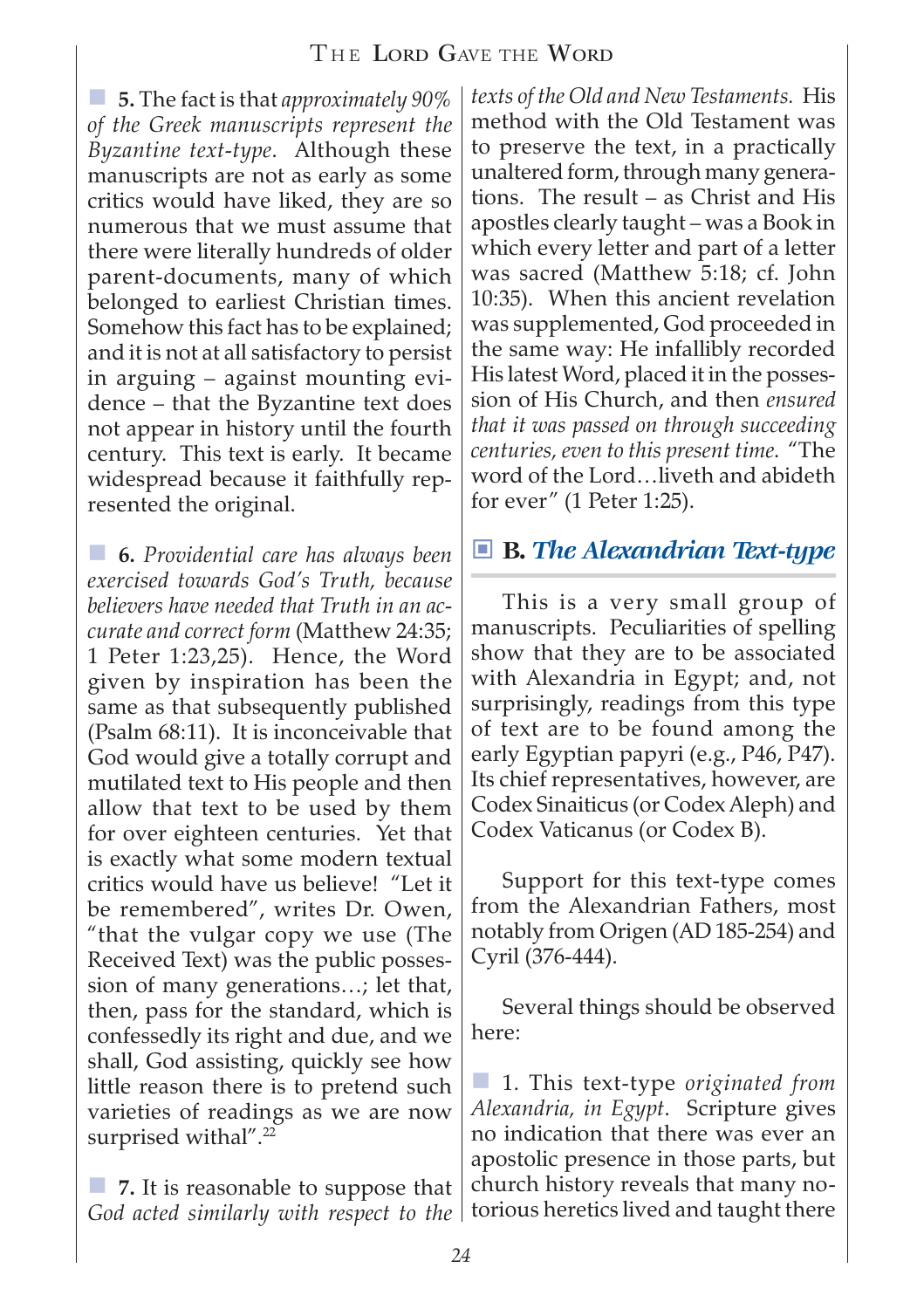including such Gnostics as Basilides, Isidore, and Valentinus. Anything proceeding from this place must be regarded with some suspicion.

 **2.** There is *clear evidence of revision* by its rearrangement of words. B.H. Streeter suggested that the editor was an Egyptian bishop called Hesychius.<sup>23</sup> This means that although great claims are made for it, this texttype cannot be regarded as singularly "pure".

**3.** The two great representatives of this text-type, Codices Aleph (Sinaiticus) and B (Vaticanus) are *exceedingly poor in quality*. When examined by Dr. F.H.A. Scrivener, Codex Aleph was declared to be "roughly written" and "full of gross transcriptural blunders" such as "leaving out whole lines of the original". Codex B, although "less faulty", was found to be "liable to err" committing "errors of the most palpable character"<sup>24</sup>

**4.** These principal manuscripts show their corruptions by *disagreeing with themselves in literally thousands of places* (3,000 times in the Gospels alone).

 **5.** The text attested by Aleph (Sinaiticus) and B (Vaticanus) is *at variance with the overwhelming majority of the Greek manuscripts*. Not only is it confined to a very small family of manuscripts, but it has been estimated that there are somewhere in the region of 6,000 differences between the Alexandrian and Byzantine texts.

 **6.** It is true that there is severe loss of text in B (Vaticanus), but considering their age (mid- or late-fourth century), safely be rejected absolutely, though it

these two uncials are in remarkably fine condition. Since most accurate manuscripts of this age perished through reason of use, it may be supposed that these were *rejected as flawed* and therefore were *not used by the early church*.

 **7.** Supporting this conclusion is the fact that *very few copies indeed were made from them*. As stated by Dr. Gordon Clark, "If a score or two manuscripts have a single ancestor, it implies that a score or two copyists believed that ancestor to be faithful to the autographs. But if a manuscript has not a numerous progeny, as is the case with B's ancestor, one may suspect that the early scribes doubted its value. Possibly the early orthodox Christians knew that B was corrupt."25

### CRITICS ATTACK THE BYZANTINE TEXT

 In the nineteeneth century, two Cambridge scholars, B.F. Westcott and F.J.A. Hort, elaborated *a radical new theory* about the early transmission of the New Testament text. They argued that the best text was actually the Alexandrian (which they called the "Neutral Text") represented by Aleph and B. Since those two manuscripts were slightly earlier than others, they claimed that their common ancestor was close to the inspired original. While absolute purity was not ascribed to this text, Westcott and Hort were prepared to say, "It is our belief (1) the readings of Aleph B should be accepted as the true readings until strong internal evidence is found to the contrary, and (2) that no readings of Aleph B can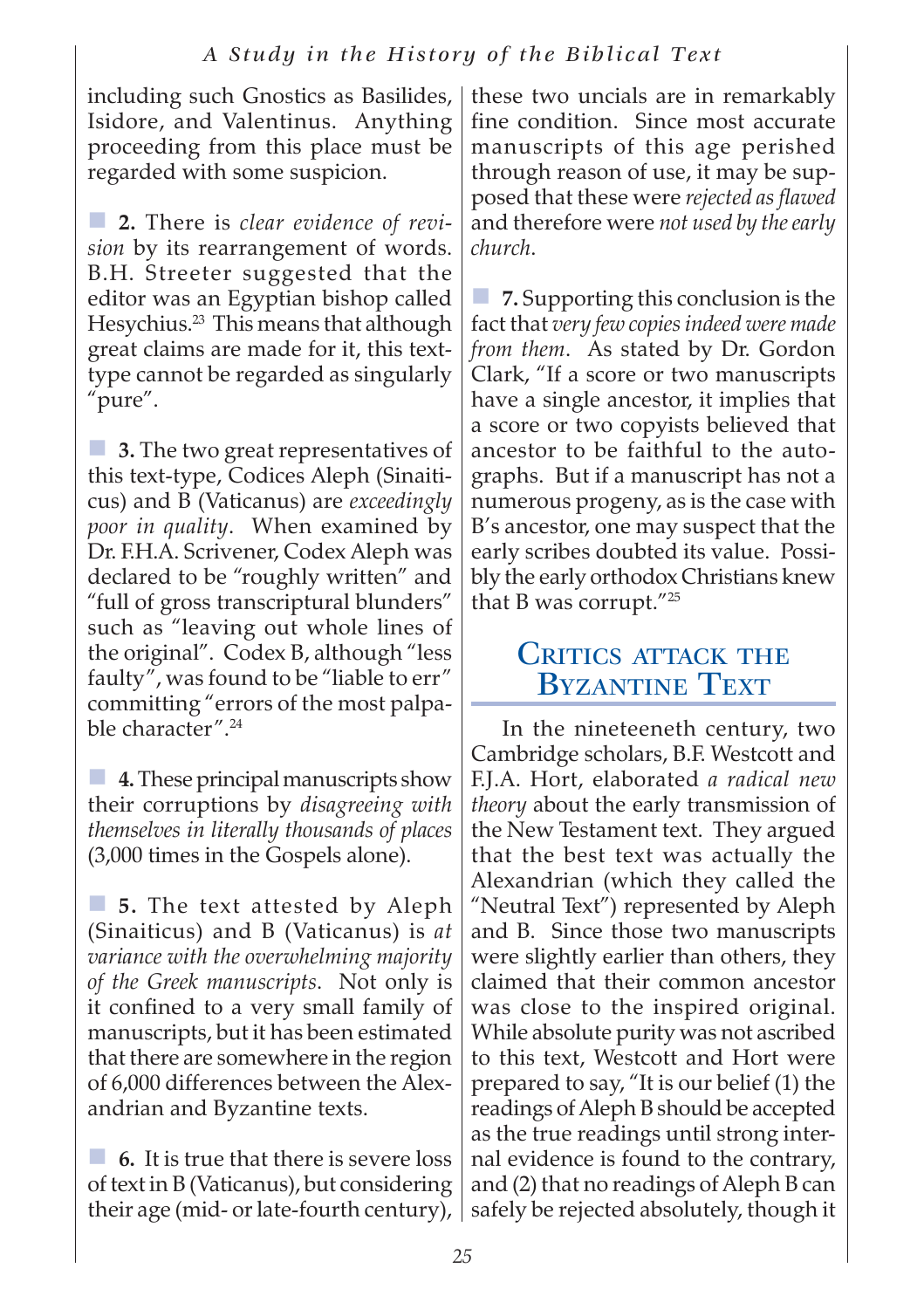is sometimes right to place them only on an alternative footing, especially where they receive no support from Versions or Fathers".26

 The Byzantine text (called the "Syrian Text") contained, as they thought, "conflate readings", i.e., combinations of earlier readings; and they believed they originated in a two-stage revision produced at or near Antioch in the fourth century. Admitting this to be only "supposition", they advanced the view that "the growing diversity and confusion of Greek texts led to an authoritative revision at Antioch" and later "to a second authoritative revision". The whole process, according to them, was completed by 350 AD; and they even put forward the suggestion that Lucian of Antioch (martyred in 312) may have been involved in the earlier revision.

 The theory is seriously flawed. Although critics and versions still refer to "the oldest and best manuscripts", the phrase is altogether misleading because, in this particular debate, the "oldest" are in fact the "worst". As for "conflate readings" in the Byzantine text, convincing evidence in support of them has never been produced (even after twenty-eight years of study Westcott and Hort could produce only eight examples). Anyway, long readings do not prove a later interference with the text. Professor Sturz has shown that some of these readings are supported by the earliest papyri (the longer readings of John 10:19 and 10:31, for example, are supported by P66).<sup>27</sup> This leads to the conclusion that the fault lies with the Alexandrian text. It stands accused of  $\mid$  cott and Hort.

shortening the Byzantine text. What then of the so-called "Lucianic Recension"? There is no evidence that it ever took place.

 Westcott and Hort set about the task of preparing a revised Greek text. It so happens that they were also members of the committee, appointed by the Convocation of Canterbury in 1880, to prepare a revised edition of the English Bible. Although their Greek text was not yet published, a proof copy was made available to the revisers; and when in 1881 the New Testament of the Revised Version appeared, it was immediately apparent that Westcott and Hort's Greek text had not only greatly influenced the committee but that it had also been generally followed in the Revised Version of the English New Testament.

*This Westcott/Hort Text was the forerunner of what is known today as the Nestle/Aland (United Bible Societies) Text, which has usurped the place of the Byzantine or Traditional Text and subsequently formed the basis for practically all modern versions.* The New International Version, for example, while claiming in its preface to follow an 'eclectic' Greek text (i.e., one compiled from a variety of manuscripts), proceeds at once to inform the reader that "where existing manuscripts differ, the translators made their choice of readings according to the accepted principles of New Testament textual criticism". Adoption of fundamentally flawed 'principles' has meant that the resultant text is very similar to the one produced in 1881 by West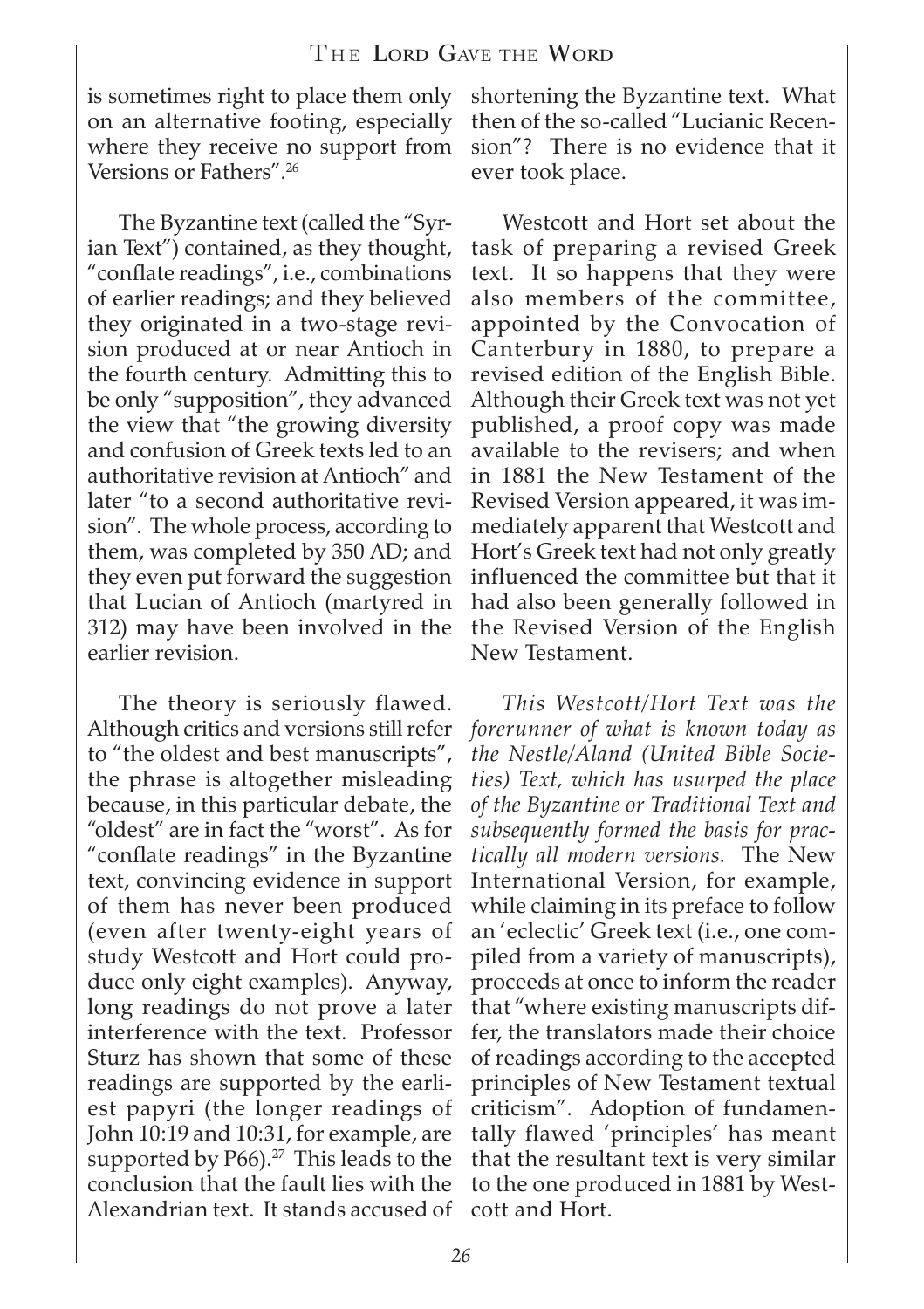*A Study in the History of the Biblical Text*

# THE AUTHORISED **VERSION**

 During the Reformation and Puritan periods, a number of Protestant versions appeared, all based on the same authentic texts and translated according to the same valid principles.

 In 1611, the Authorised Version was published and it was destined to supersede all its rivals. Like the earlier English versions – and versions of the same era in other languages – this used the providentially preserved *Hebrew Massoretic Text* and *Greek Received Text* (from the Byzantine family). The translators, justly famed for their godliness and scholarship, carried out their work lible and inerrant Word.

with meticulous care. As a result, they produced a most faithful and accurate translation, still unrivalled in its majestic style, simplicity, and power. Indeed, such is this version's intrinsic worth that it has been called "the most excellent book in our language".

 Modern versions come and they go, for which we are thankful. This version maintains its reputation, even against keen competitors like *The New King James Version*.

 The Authorised Version, proven through the centuries and greatly loved by the Lord's people, is a truly noble production and it remains the best English translation of God's infal-



*Malcolm Watts, a Vice-President of the Trinitarian Bible Society, was born in 1946 in Barnstaple, North Devon, England. Brought up in a Christian home, he was called by grace in his teenage years and, subsequently, called into the ministry. He trained at London Bible College between 1967-70, and since 1971 has been the minister of Emmanuel Church, Salisbury. He and Gillian were wed in 1976, and they have two daughters, Lydia and Naomi.*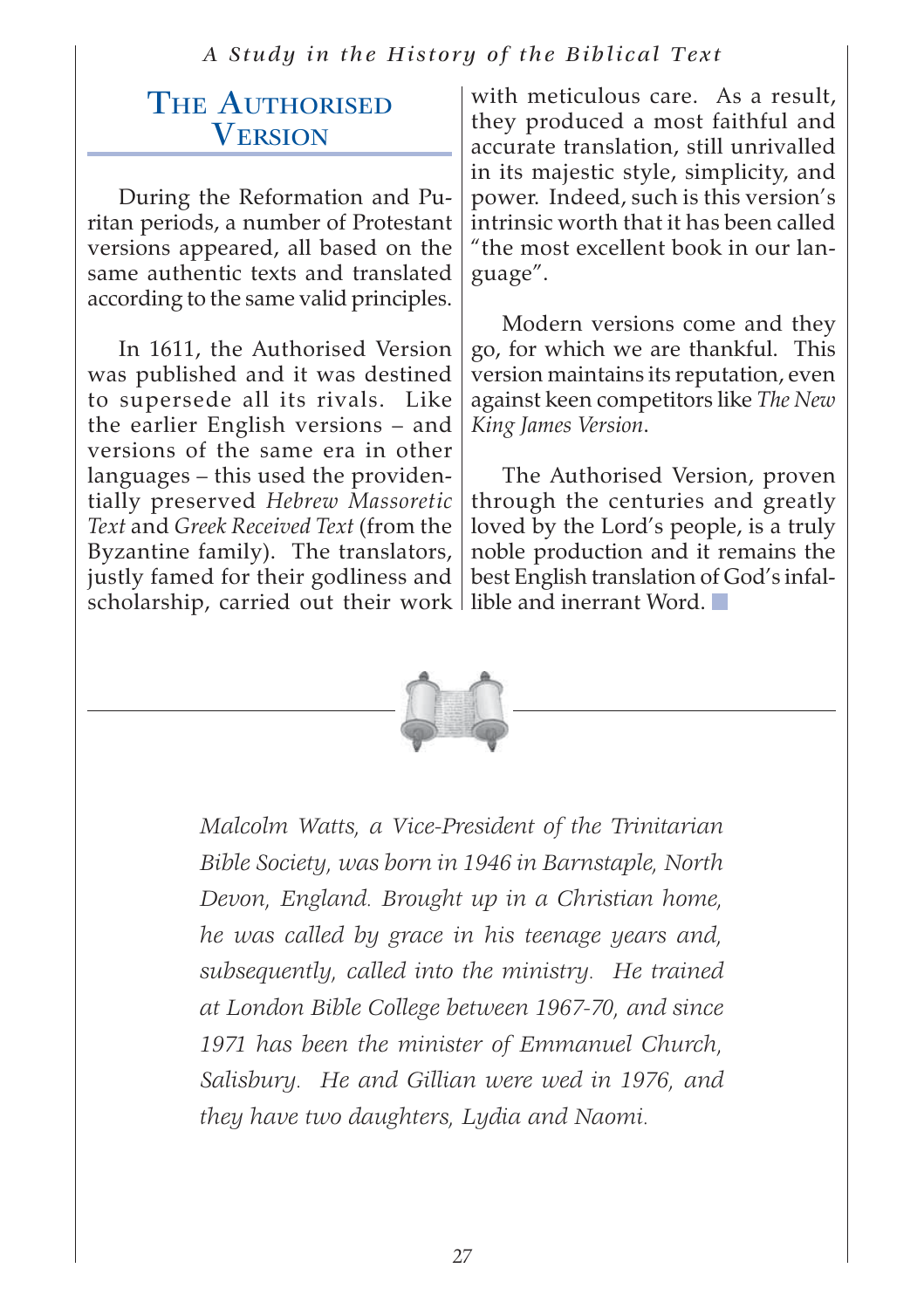#### THE LORD GAVE THE WORD

#### *Endnotes*

**<sup>1</sup>** James Bannerman, *Inspiration: the Infallible Truth and Divine Authority of the Holy Scriptures* (Edinburgh: T & T Clark, 1865), p. 158.

**2** Louis Gaussen, *Divine Inspiration of the Bible* (Grand Rapids: Kregel Publications, 1971. Published in Edin-<br>burgh in 1842 under the title, Theopneustia: The Bible, burgh in 1842 under the title, *Theopneustia: The Bible, its Divine Origin and Entire Inspiration, Deduced from Internal Evidence and the Testimonies of Nature, History, and Science*), p. 34.

**3** This was the view of the older commentators, Piscator, Poole, Clarke, Gill, and others. More recently, it has been maintained by Dr. Greg L. Bahnsen in "The Inerrancy of the Autographa", a chapter included in the symposium entitled *Inerrancy*, edited by Dr. Nor- man L. Geisler (Grand Rapids: Zondervan Publishing House, 1980), p. 167.

**4** William Henry Green, *General Introduction to the Old Testament: The Canon* (London: John Murray, 1899), p. 11.

**5** Further information on the state of the text at this period may be found in John H. Skilton, "The Transmission<br>of the Scriptures", in *The Infallible Word, a Symposium*<br>by the Members of the Faculty of Westminster Theological *Seminary,* third revised printing (Philadelphia: Presbyterian and Reformed Publishing Company, 1967) pp.<br>153ff. See also Thomas Hartwell Horne, *An Introduction*<br>153ff. See also Thomas Hartwell Horne, *An Introduction*<br>10

**6** Roger Nicole, "New Testament Use of the Old Testa-ment", in *Revelation and the Bible*, Carl F.H. Henry, ed. (London: The Tyndale Press, 1959), pp. 142-43. See also the comments by Walter C. Kaiser Jnr, *The Uses of the Old Testament in the New* (Chicago: Moody Press, 1985), pp. 4ff.

**7** Skilton, p. 143.

**8** The Ante-Nicene Fathers, *Tertullian, On Prescription against Heretics*, chap. 36 (Grand Rapids: William Ee- rdmans Publishing Company, 1979), 3:260.

**9** Dr A. Cleveland Coxe, who edited Tertullian's works for the original Edinburgh edition, concedes in a footnote that the "much disputed phrase ('their own authentic writings') may refer to the autographs or the Greek originals". However, he thinks that "probably" the reference is to "full unmutilated copies". Edward Miller (who edited several of Dean Burgon's works), appears to have believed that Tertullian was alluding to the original manuscripts. He wrote: "Tertullian, in arguing with heretics, bids them consult the autographs of the Apostles at Corinth, or Thessalonica, or Ephesus, or Rome, where they are preserved and read in public" *(A Guide to the Textual Criticism of the New Testament* [London: George Bell and Sons, 1886], p. 72).

**<sup>10</sup>** The Ante-Nicene Fathers, *Polycarp, The Epistle of Polycarp to the Philippians*, chap. 12, 1:35.

**<sup>11</sup>** J.P. Lilley, *The Pastoral Epistles* (Edinburgh: T & T Clark, 1901), p. 216.

<sup>12</sup> Caspar Rene Gregory*, Canon and Text of the New<br><i>Testament* (Edinburgh: T. & T. Clark, 1907), p. 309. Dr<br>Gregory comments: "No one will imagine…that only

those letters and not the book of Revelation were to be sent to the churches, for that verse (Revelation 1:11) says that John is to write in the book what he sees, that is to say the visions which follow, and send it to the churches" (p. 310).

**<sup>13</sup>** The Ecclesiastical History and Martyrs of Palestine, *Eusebius, Ecclesiastical History,* book 3, chap. 37. (Lon- don: Society for Promoting Christian Knowledge, 1928).

**<sup>14</sup>** Ibid., book 4, chap. 23.

**<sup>15</sup>** Ibid., book 5, chap. 28.

**<sup>16</sup>** Tertullian, chap. 38, 3:262.

**<sup>17</sup>** The Ante-Nicene Fathers, *Irenaeus, Irenaeus against Heresies,* book 5, chap. 30, sect. 1, 1:558.

**<sup>18</sup>** Kurt and Barbara Aland, *The Text of the New Testament: an Introduction to the Critical Editions and to the Theory and Practice of Modern Textual Criticism*, 2nd ed, 1989. Cited by Bruce M. Metzger in *The Text of the New Testament: Its Transmission, Corruption, and Restoration, third, enlarged edition* (Oxford: Oxford University Press, 1992), p. 262.

**<sup>19</sup>** Benjamin B. Warfield, *An Introduction to the Textual Criticism of the New Testament* (London: Hodder and Stoughton, 1886), pp. 110, 111.

**<sup>20</sup>** Harry A. Sturz, *The Byzantine Text-Type and New Testa- ment Textual Criticism* (Nashville, TN: Thomas Nelson Publishers, 1984), pp. 61ff, 145ff.

**<sup>21</sup>** Edward Miller in "The Antiquity of the Traditional Text", in John William Burgon, *The Traditional Text of the Holy Gospels Vindicated and Established* (London: George Bell and Sons, 1896), p. 121.

**<sup>22</sup>** John Owen, "Of the Integrity and Purity of the Hebrew and Greek Text of the Scripture", in *The Works of John Owen* (London: The Banner of Truth Trust, 1968), 16:366.

**<sup>23</sup>** B.H. Streeter, *The Four Gospels: A Study of Origins,* revised from the 1924 edition (London: Macmillan & Co. Ltd, 1956), pp. 112ff, 121ff.

**<sup>24</sup>** F.H.A. Scrivener, *Six Lectures on the Text of the New Testament and the Ancient Manuscripts* (Cambridge: Deighton, Bell, and Co., 1875), pp. 41, 43.

**<sup>25</sup>** Gordon H. Clark, *Logical Criticisms of Textual Criticism* (Jefferson, MD: The Trinity Foundation, 1986), p. 15.

**<sup>26</sup>** B.F. Westcott and F.J.A. Hort, *Introduction to the New Testament in the Original Greek* (Massachusetts: Hendrickson Publishers, 1988. Originally published by Harper and Brothers, New York, 1882), p. 225.

**<sup>27</sup>** Sturz, p. 84.